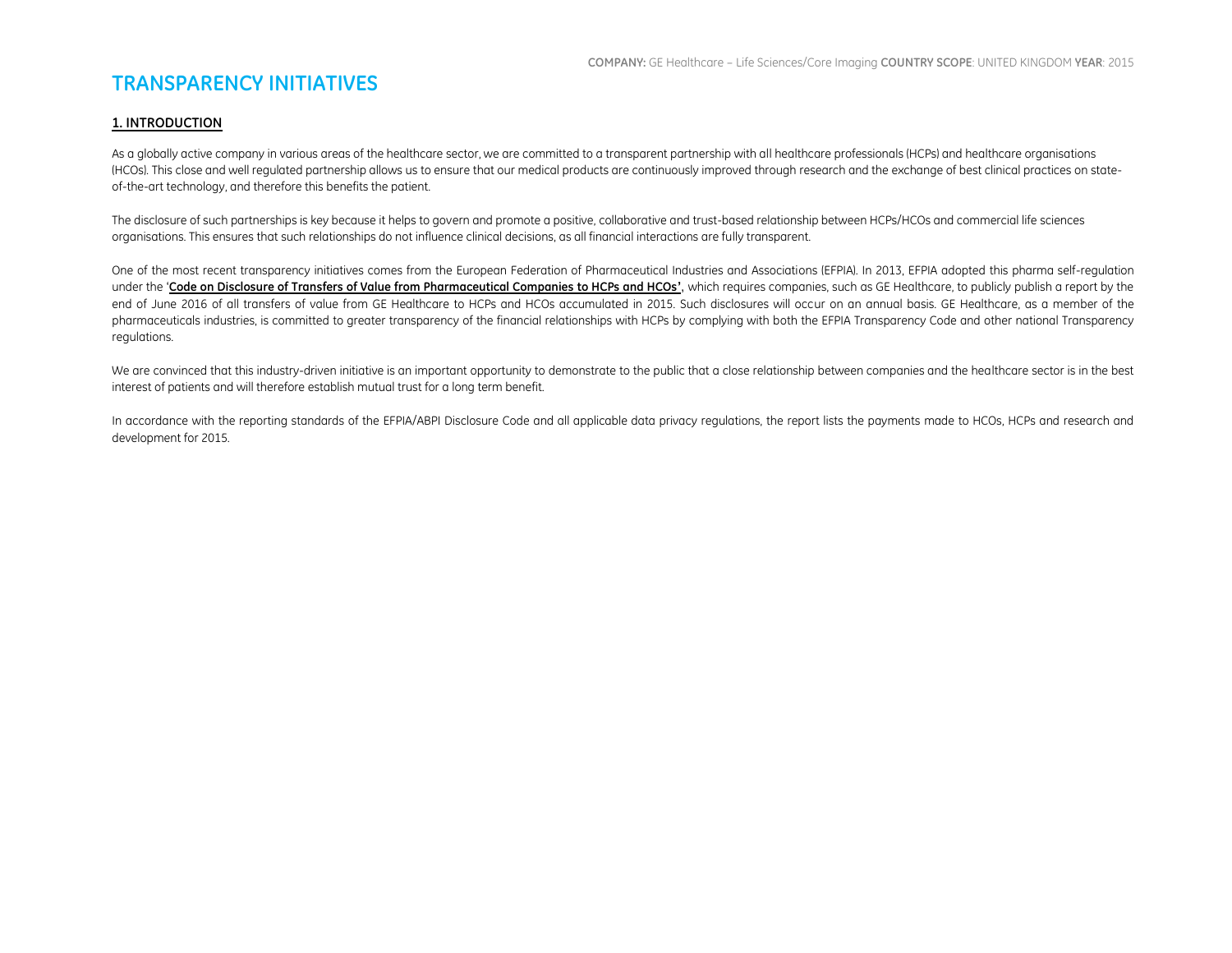#### **2. TEMPLATE**

| DISCLOSURE OF PAYMENTS TO HEALTHCARE PROFESSIONALS (HCPs), OTHER RELEVANT DECISION MAKERS (ORDMS) AND HEALTHCARE ORGANISATIONS (HCOS)<br>Article 2 - Section 2.03 & Schedule 2 & Clause 24 |                                                                                                                                                                                                          |                                   |                                                                                                                    |                                       |                  |                    |                                                                                                                                    |                                                                                                                |                       | Date of publication:<br>30/06/2016  |                            |                                                                           |                |                                 |
|--------------------------------------------------------------------------------------------------------------------------------------------------------------------------------------------|----------------------------------------------------------------------------------------------------------------------------------------------------------------------------------------------------------|-----------------------------------|--------------------------------------------------------------------------------------------------------------------|---------------------------------------|------------------|--------------------|------------------------------------------------------------------------------------------------------------------------------------|----------------------------------------------------------------------------------------------------------------|-----------------------|-------------------------------------|----------------------------|---------------------------------------------------------------------------|----------------|---------------------------------|
|                                                                                                                                                                                            |                                                                                                                                                                                                          | <b>Principal Practice Address</b> |                                                                                                                    |                                       |                  |                    |                                                                                                                                    | Contribution to costs of Events (Art. 3.01.1.b &                                                               | 3.01.2.a & Clause 24) |                                     |                            | Fee for service and consultancy (Art. 3.01.1.c &<br>3.01.2.c & Clause 24) |                |                                 |
|                                                                                                                                                                                            |                                                                                                                                                                                                          | (Art. 3 & Clause 24)              |                                                                                                                    |                                       | Joint<br>Working | (Clause 20)        | <b>Donations and Grants</b><br>to HCOs (Art. 3.01.1.a<br>& Clause 24) and<br><b>Benefits in Kind to</b><br><b>HCOs (Clause 24)</b> | Sponsorship<br>treements with<br><b>HCOs / third</b><br><b>rties appointer</b><br>by HCOs to<br>ianage an Even | Registration<br>Fees  | <b>Travel &amp;</b><br>Accommodatio | Fees                       | Related expenses agreed in the fee<br>for service or consultancy contract | <b>R&amp;D</b> | <b>TOTAL</b><br><b>OPTIONAL</b> |
|                                                                                                                                                                                            | <b>Institution Name</b>                                                                                                                                                                                  | Location                          | Address Line 1                                                                                                     | Post Code                             |                  |                    |                                                                                                                                    |                                                                                                                |                       |                                     |                            |                                                                           |                |                                 |
|                                                                                                                                                                                            |                                                                                                                                                                                                          |                                   |                                                                                                                    |                                       |                  | $N/A$ $N/A$        | N/A                                                                                                                                | N/A                                                                                                            |                       | Yearly amount Yearly amount Yearly  |                            | Yearly amount                                                             |                | Optiono                         |
| ORDMS                                                                                                                                                                                      |                                                                                                                                                                                                          |                                   |                                                                                                                    |                                       |                  |                    |                                                                                                                                    |                                                                                                                |                       |                                     |                            |                                                                           |                |                                 |
|                                                                                                                                                                                            | Aggregate amount attributable to transfers of value to such Recipients - Art. 3.2, EFPIA Template & Clause 24                                                                                            |                                   |                                                                                                                    |                                       | N/A              | N/A                | N/A                                                                                                                                | N/A                                                                                                            | 710                   | 962                                 | 66.392                     | 7.102                                                                     |                | 75166                           |
| HCPS                                                                                                                                                                                       | Number of Recipients in aggregate disclosure - Art. 3.2, EFPIA Template & Clause 24                                                                                                                      |                                   |                                                                                                                    |                                       | N/A              | N/A                | N/A                                                                                                                                | N/A                                                                                                            | $\overline{1}$        | $\overline{\phantom{a}}$            | 23                         | 17                                                                        |                | 43                              |
|                                                                                                                                                                                            | umber of Recipients disclosed in aggregate as a % of all Recipients (individual & aggregate disclosures) - Art. 3.2 & Clause 24                                                                          |                                   |                                                                                                                    |                                       | N/A              | N/A                | N/A                                                                                                                                | N/A                                                                                                            | 100%                  | 100%                                | 100%                       | 96                                                                        |                | N/A                             |
|                                                                                                                                                                                            | liance of Scottish Parkinsons Nurse Specialists (ASPNS)                                                                                                                                                  | Glasgow                           | Drumchanel Hospital                                                                                                | G15 6PX                               |                  |                    |                                                                                                                                    | 450                                                                                                            |                       |                                     |                            |                                                                           |                | 450                             |
|                                                                                                                                                                                            | Izheimer's Disease International                                                                                                                                                                         | London                            | 64 Great Suffolk Street                                                                                            | SE1 OBL                               |                  |                    |                                                                                                                                    | 38,337                                                                                                         |                       |                                     |                            |                                                                           |                | 38,337                          |
|                                                                                                                                                                                            | itish Geriatrics Society                                                                                                                                                                                 | ondon                             | larjory Warren House, 31 St John's Square, Hampton Hill                                                            | EC1M 4DN                              |                  |                    |                                                                                                                                    | 150                                                                                                            |                       |                                     |                            |                                                                           |                | 150                             |
|                                                                                                                                                                                            | ritish Geriatrics Society<br>itish Geriotrics Society                                                                                                                                                    | London                            | Marjory Warren House, 31 St John's Square, Hampton Hill<br>fariory Warren House, 31 St John's Sauare, Hampton Hill | EC1M 4DN                              |                  |                    |                                                                                                                                    | 3.600                                                                                                          |                       |                                     |                            |                                                                           |                | 3.600                           |
|                                                                                                                                                                                            | itish Institute of Radioloav (BIR                                                                                                                                                                        | ondon<br>ondon                    | 18-50 St. John Street                                                                                              | C1M 4DN<br>FC1M 4DG                   |                  |                    |                                                                                                                                    | 1,800<br>780                                                                                                   |                       |                                     |                            |                                                                           |                | 1800<br>780                     |
|                                                                                                                                                                                            | ritish Nuclear Cardiology Society                                                                                                                                                                        | ondon                             | work Street                                                                                                        | SW3 6NP                               |                  |                    |                                                                                                                                    | 500                                                                                                            |                       |                                     |                            |                                                                           |                | 500                             |
|                                                                                                                                                                                            | Iritish Nuclear Medicine Society                                                                                                                                                                         | Nottingham                        | Sir Colin Campbell Building                                                                                        | NG7 2TU                               |                  |                    |                                                                                                                                    | 6,912                                                                                                          |                       |                                     |                            |                                                                           |                | 6,912                           |
|                                                                                                                                                                                            | itish Nuclear Medicine Society                                                                                                                                                                           | vottingham                        | ir Colin Campbell Building                                                                                         | NG7 2TU                               |                  |                    |                                                                                                                                    | 6,280                                                                                                          |                       |                                     | 12,560                     |                                                                           |                | 18,840                          |
|                                                                                                                                                                                            | tish Nuclear Medicine Society<br>Iritish Nuclear Medicine Society                                                                                                                                        | lottingham<br>Nottingham          | ir Colin Campbell Building<br>Sir Colin Campbell Building                                                          | NG7 2TU<br>NG7 2TU                    |                  |                    |                                                                                                                                    | 660<br>525                                                                                                     |                       |                                     |                            |                                                                           |                | 660<br>525                      |
|                                                                                                                                                                                            | itish Society Of Gastroenterology                                                                                                                                                                        | ondon                             | St Andrews PI                                                                                                      | NW1 4LB                               |                  |                    |                                                                                                                                    | 1.000                                                                                                          |                       |                                     |                            |                                                                           |                | 1000                            |
|                                                                                                                                                                                            | itish Society of Neuroradiologists                                                                                                                                                                       | `ambridae                         | <b>Jniversity of Cambridge School of Clinical Medicine</b>                                                         | CB2 OSP                               |                  |                    |                                                                                                                                    | 500                                                                                                            |                       |                                     |                            |                                                                           |                | 500                             |
|                                                                                                                                                                                            | gestive Disorder Federation                                                                                                                                                                              |                                   |                                                                                                                    |                                       |                  |                    |                                                                                                                                    | 5,220                                                                                                          |                       |                                     |                            |                                                                           |                | 5.220                           |
|                                                                                                                                                                                            | wards Consulting Ltd<br>Jy's & St Thomas' Hospitals                                                                                                                                                      | ondon<br>London                   | Juite 18492, Lower Ground Floor, 145-157 St John Street                                                            | FC1V 4PW<br>SE1 7EH                   |                  |                    |                                                                                                                                    | 200                                                                                                            |                       |                                     |                            |                                                                           |                | 200                             |
|                                                                                                                                                                                            | nperial College London                                                                                                                                                                                   | ondon                             | Vestminster Bridge Rd<br>buth Kensington                                                                           | <b>SW7 2AZ</b>                        |                  |                    | 27,900                                                                                                                             | 8,400                                                                                                          |                       |                                     |                            |                                                                           |                | 8,400<br>27,900                 |
|                                                                                                                                                                                            | Imperial College London                                                                                                                                                                                  | ondon.                            | South Kensington                                                                                                   | <b>SW7 2AZ</b>                        |                  |                    |                                                                                                                                    | 3.000                                                                                                          |                       |                                     |                            |                                                                           |                | 3.000                           |
|                                                                                                                                                                                            | eicester Royal Infirmary                                                                                                                                                                                 | eicester                          | ifirmary Sauare                                                                                                    | IF1 5WW                               |                  |                    |                                                                                                                                    | 204                                                                                                            |                       |                                     |                            |                                                                           |                | 204                             |
|                                                                                                                                                                                            | arc Allen Group Healthcare                                                                                                                                                                               | ondon                             | St. Judes Church, Dulwich Rd.                                                                                      | SE24 OPB                              |                  |                    |                                                                                                                                    | 3600                                                                                                           |                       |                                     |                            |                                                                           |                | 3.600                           |
|                                                                                                                                                                                            | Jewcastle University                                                                                                                                                                                     | lewcastle upon Tyr                | <b>IIHR Newcastle Biomedical Research Centre &amp; Unit</b><br>Newcastle University, Campus for Ageing & Vitality  | NE4 SPL                               |                  |                    |                                                                                                                                    | 800                                                                                                            |                       |                                     |                            |                                                                           |                | 800                             |
|                                                                                                                                                                                            | xford University Hospitals NHS Trust                                                                                                                                                                     | Oxford                            | <b>Headley Way</b>                                                                                                 | OX3 9DU                               |                  |                    | 12,000                                                                                                                             |                                                                                                                |                       |                                     |                            |                                                                           |                | 12,000                          |
|                                                                                                                                                                                            | Parkinson's Disease Nurse Specialists Association (PDNSA)                                                                                                                                                | Rugby                             | 63 Daventry Road                                                                                                   | <b>CV23 8TP</b>                       |                  |                    |                                                                                                                                    | 1000                                                                                                           |                       |                                     |                            |                                                                           |                | 1000                            |
|                                                                                                                                                                                            | ueen Mary University of London                                                                                                                                                                           | Whitechapel                       | Blizard Institute Core Pathology, Path & Pharmacy Building, 2nfd Floor<br>oom 217. 80 Newark Street                | E1 2ES                                |                  |                    | 3,600                                                                                                                              |                                                                                                                |                       |                                     |                            |                                                                           |                | 3.600                           |
|                                                                                                                                                                                            | EGIONAL Nuclear Medicine Special Interest Group                                                                                                                                                          | hnedzetní                         | ueen Elizabeth Hospital                                                                                            | NF9 6SX                               |                  |                    |                                                                                                                                    | 200                                                                                                            |                       |                                     |                            |                                                                           |                | 200                             |
|                                                                                                                                                                                            | byal College of Physicians                                                                                                                                                                               | Leicester                         | eicester Royal Infirmary                                                                                           | <b>IF1 SMAN</b>                       |                  |                    |                                                                                                                                    | 204                                                                                                            |                       |                                     |                            |                                                                           |                | 204                             |
|                                                                                                                                                                                            | byal College of Physicians Northern Regional                                                                                                                                                             | Newcastle upon Ty                 | Freeman Hospital                                                                                                   | NE77DN                                |                  |                    |                                                                                                                                    | 1,550                                                                                                          |                       |                                     |                            |                                                                           |                | 1,550                           |
| нcos                                                                                                                                                                                       | byal College of Psychiatrists<br>oyal College of Psychiatrists                                                                                                                                           | ondon<br>London                   | 1 Prescot Street<br>21 Prescot Street                                                                              | E18BB<br>E1888                        |                  |                    |                                                                                                                                    | 3,000<br>2.000                                                                                                 |                       |                                     |                            |                                                                           |                | 3.000<br>2.000                  |
|                                                                                                                                                                                            | byal College of Psychiatrists                                                                                                                                                                            | ondon                             | 21 Prescot Street                                                                                                  | E18BB                                 |                  |                    |                                                                                                                                    | 80                                                                                                             |                       |                                     |                            |                                                                           |                | 80                              |
|                                                                                                                                                                                            | wal United Hosps Bath NHS FT                                                                                                                                                                             | Both.                             | ombe Park Bath Avon Somerset                                                                                       | BA1 3NG                               |                  |                    |                                                                                                                                    | 120                                                                                                            |                       |                                     |                            |                                                                           |                | 120                             |
|                                                                                                                                                                                            | wal United Hosps Bath NHS FT<br>ndwell and West Birmingham Hospitals                                                                                                                                     | <b>Both</b><br>Birminghan         | ombe Park Bath Avon Somerset<br>ity Hospital, Dudley Road                                                          | BA1 3NG<br><b>B187QH</b>              |                  |                    |                                                                                                                                    | 100                                                                                                            |                       |                                     | 2,000                      |                                                                           |                | 100<br>2,000                    |
|                                                                                                                                                                                            | ndwell and West Birmingham Hospitals                                                                                                                                                                     | Birmingham                        | ity Hospital, Dudley Road                                                                                          | <b>B187QH</b>                         |                  |                    |                                                                                                                                    |                                                                                                                |                       |                                     | 1,000                      |                                                                           |                | 1,000                           |
|                                                                                                                                                                                            | ottish Nuclear Medicine Group                                                                                                                                                                            | Gimamock                          | rosshouse Hospital                                                                                                 | KA2 OBE                               |                  |                    |                                                                                                                                    | 300                                                                                                            |                       |                                     |                            |                                                                           |                | 300                             |
|                                                                                                                                                                                            | ottish Radiological Society                                                                                                                                                                              | )ban                              | om & Islands Hospital                                                                                              | PA34 4HH                              |                  |                    |                                                                                                                                    | 400                                                                                                            |                       |                                     |                            |                                                                           |                | 400                             |
|                                                                                                                                                                                            | ottish Society og Gastroenterology<br>e Christie NHS Foundation Trust                                                                                                                                    | Aberdeen<br>danchester            | Aberdeen Roval Infirmary<br>550 Wilmslow Road                                                                      | <b>AB25 2ZN</b><br>M20 4BX            |                  |                    | 10.800                                                                                                                             | 750                                                                                                            |                       |                                     |                            |                                                                           |                | 750<br>10,800                   |
|                                                                                                                                                                                            | e Royal Marsden NHS Foundation Trust                                                                                                                                                                     | ondon                             | ulhom Rd                                                                                                           | SW3 6JJ                               |                  |                    |                                                                                                                                    | 525                                                                                                            |                       |                                     |                            |                                                                           |                | 525                             |
|                                                                                                                                                                                            | he Royal Marsden NHS Foundation Trust                                                                                                                                                                    | ondon                             | ulham Rd                                                                                                           | <b>SW3 6JJ</b>                        |                  |                    |                                                                                                                                    | 2,696                                                                                                          |                       |                                     |                            |                                                                           |                | 2,696                           |
|                                                                                                                                                                                            | he Royal Society of Chemistry                                                                                                                                                                            | cambridge<br>ondon                | homas Graham House, Scient Park                                                                                    | CB4 OWF<br>NW10TU                     |                  |                    |                                                                                                                                    | 12,000                                                                                                         |                       |                                     |                            |                                                                           |                | 12,000                          |
|                                                                                                                                                                                            | he Royal Veterinary College<br>he University of Manchester                                                                                                                                               | Manchester                        | niversity of London, Royal College Street<br><b>Oxford Road</b>                                                    | M13 9PL                               |                  |                    | 8.244                                                                                                                              |                                                                                                                |                       |                                     | 5,219                      |                                                                           |                | 5.219<br>8.244                  |
|                                                                                                                                                                                            | e University of Manchester                                                                                                                                                                               | danchester                        | xford Road                                                                                                         | M13 9PL                               |                  |                    | 7.500                                                                                                                              |                                                                                                                |                       |                                     |                            |                                                                           |                | 7.500                           |
|                                                                                                                                                                                            | e Universuty of Sheffield                                                                                                                                                                                | <b>Sheffield</b>                  | Vestern Bank                                                                                                       | <b>S10 2TN</b>                        |                  |                    | 12,000                                                                                                                             |                                                                                                                |                       |                                     |                            |                                                                           |                | 12000                           |
|                                                                                                                                                                                            | niversity College London<br>niversity College London                                                                                                                                                     | ondon<br>ndon                     | Jueen Square<br>ueen Square                                                                                        | WC1N 3BG<br>WC1N 3BG                  |                  |                    | 9,600<br>12,000                                                                                                                    |                                                                                                                |                       |                                     |                            |                                                                           |                | 9,600<br>12,000                 |
|                                                                                                                                                                                            | iversity Hospital Coventry                                                                                                                                                                               | coventry                          | lifford Bridge Road                                                                                                | <b>CV2 2DX</b>                        |                  |                    |                                                                                                                                    | 750                                                                                                            |                       |                                     |                            |                                                                           |                | 750                             |
|                                                                                                                                                                                            | iversity Hospitals of Leicester NHS Trust                                                                                                                                                                | Leicester                         | wendolen Road                                                                                                      | LES 4PW                               |                  |                    |                                                                                                                                    | 50                                                                                                             |                       |                                     |                            |                                                                           |                | 50                              |
|                                                                                                                                                                                            | iversity Hospitals of Leicester NHS Trust                                                                                                                                                                | Leicester                         | wendolen Road                                                                                                      | LES 4PW<br>G12800                     |                  |                    | 3.000                                                                                                                              | 234                                                                                                            |                       |                                     |                            |                                                                           |                | 234<br>3000                     |
|                                                                                                                                                                                            | hiversity of Glasgow<br>hiversity of Warwick                                                                                                                                                             | ilasgow<br>Warwick                | niversity Avenue<br><b>University House</b>                                                                        | CV4 8LIW                              |                  |                    |                                                                                                                                    |                                                                                                                |                       |                                     | 11,000                     |                                                                           |                | 11,000                          |
|                                                                                                                                                                                            |                                                                                                                                                                                                          |                                   |                                                                                                                    |                                       |                  |                    |                                                                                                                                    |                                                                                                                |                       |                                     |                            |                                                                           |                |                                 |
|                                                                                                                                                                                            | Aggregate amount attributable to transfers of value to such Recipients - Art. 3.2, EFPIA Template & Clause 24.9<br>Number of Recipients in aggregate disclosure - Art. 3.2, EFPIA Template & Clause 24.9 |                                   |                                                                                                                    |                                       | N/A              | N/A<br>$N/A$ $N/A$ | $\circ$<br>$\overline{0}$                                                                                                          | $\circ$<br>$\circ$                                                                                             | $\circ$               | $\circ$<br>$\circ$                  | $\cal O$<br>$\overline{0}$ | $\circ$<br>$\overline{0}$                                                 |                | Optional<br>Optiono             |
|                                                                                                                                                                                            |                                                                                                                                                                                                          |                                   |                                                                                                                    |                                       | N/A              | N/A                | 0%                                                                                                                                 | 0%                                                                                                             | 0%                    | 0%                                  | 0%                         | 0%                                                                        |                | N/A                             |
| umber of Recipients disclosed in aggregate as a % of all Recipients (individual & aggregate disclosures) - Art. 3.2 & Clause 24.9                                                          |                                                                                                                                                                                                          |                                   |                                                                                                                    |                                       |                  |                    |                                                                                                                                    |                                                                                                                |                       |                                     |                            |                                                                           |                |                                 |
|                                                                                                                                                                                            |                                                                                                                                                                                                          |                                   |                                                                                                                    | <b>AGGREGATE DISCLOSURE (Clause X</b> |                  |                    |                                                                                                                                    |                                                                                                                |                       |                                     |                            |                                                                           |                |                                 |
| R&D                                                                                                                                                                                        |                                                                                                                                                                                                          |                                   | Transfers of Value re: Research & Development as defined (Art 3.04 & Clause 23.2)                                  |                                       |                  |                    |                                                                                                                                    |                                                                                                                |                       |                                     |                            |                                                                           | 419,759        | GBP 742,226                     |
|                                                                                                                                                                                            |                                                                                                                                                                                                          |                                   |                                                                                                                    |                                       |                  |                    |                                                                                                                                    |                                                                                                                |                       |                                     |                            |                                                                           |                |                                 |

**NOTE 1:** *'Art.'* refers to the relevant Article of the 2014 EFPIA Code on Disclosure of Transfers of Value from Pharmaceutical Companies to Healthcare Professionals and Healthcare Organisations

**NOTE 2:** '*Clause'* refers to the relevant Clause of the 2015 ABPI Code of Practice for the Pharmaceutical Industry. **NOTE 3:** Unique ID would be a database identifier eg Binley's number, OneKey (Cegedim) or other.

**NOTE 4:** Payments to health professionals (HCPs) as defined in Clause 1.4, healthcare organisations (HCOs) as defined in Clause 1.9 and their relevant decision makers (ORDMs) as defined in Clause 1.5, has to be disclosed.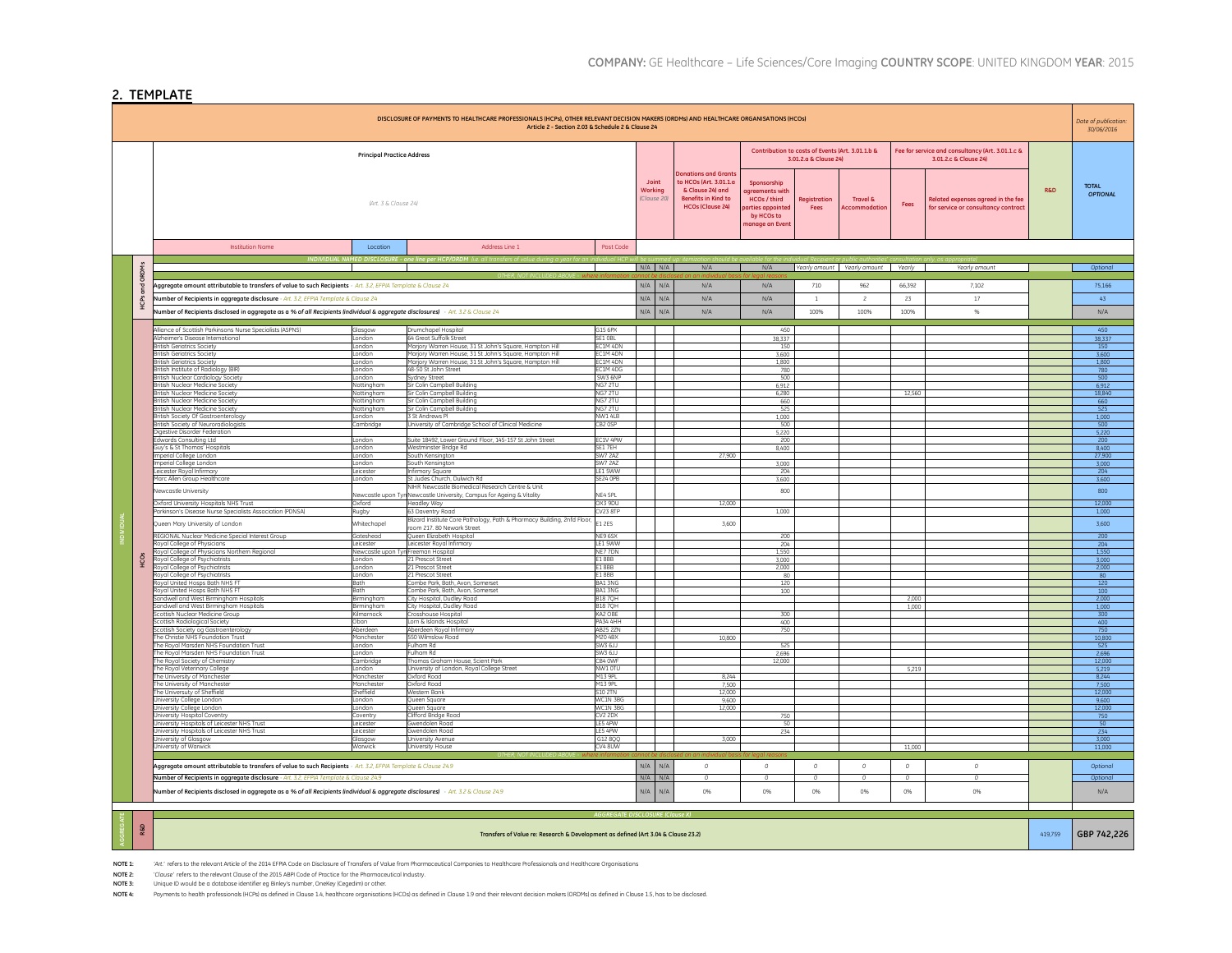#### **3. METHODOLOGY**

The purpose of this methodology is to clarify how the EFPIA/ABPI Disclosure Code requirements have been implemented within the pharmaceutical business of GE Healthcare (GEHC) and its compliance programs. Any deviations from the EFPIA Disclosure Code that have been transposed into the ABPI Disclosure Code have been taken into account.

#### **1. Disclosable Transfers of Value**

In line with the EFPIA/ABPI code requirements, the following transactions are in scope:

#### **1.1 Event support**

GEHC may support a third-party organized event in the form of a sponsorship. If the event is organized by a third party (e.g. event organizer, travel agency) then the healthcare association responsible for the content of the educational program will be listed as the recipient of this transfer of value. *Example: GEHC is represented with a booth space during a medical congress*

Where permitted under local law/code, GEHC may pay or reimburse modest travel, living, and registration expenses for HCPs attending a GE-led event or a third party event such as a third party congress. If a travel agency is being used to organize travel arrangements, the administrative fee for this service will not be reported. *Example: GEHC is paying the registration fee for an HCP to support his/her participation in a medical congress*

#### **1.2 Service and Consultancy**

GEHC may engage an HCP to provide consulting services to fulfill a legitimate business need. Examples of consulting services include speaking engagements, product training, advisory board participation, review/input on publications, and product input. The published amount is the same as the amount agreed in the underlying contract. *Example: An HCP is hired to provide input on GEHC's product*

#### **1.3 Grant**

GEHC may provide funding or in-kind support of medical education programs (e.g., grand rounds, fellowships, scholarships) in the form of educational grants. The published amount is the same as the amount agreed in the underlying contract. *Example: GEHC is paying for medical books.*

#### **1.4 Donation**

GEHC may donate money, products or services to legitimate charitable organizations. The published amount is the same as the amount agreed in the underlying contract. *Example: GEHC is providing a cash donation to a non-profit organization to support their work.*

#### **1.5 Research**

GEHC may contract an HCP, an HCI (e.g., the site or investigator) or contract research organization (CRO) to conduct research. The published amount is the same as the amount agreed in the underlying contract. *Example: GEHC is hiring a CRO to do clinical study*

#### **2. Recipients of Transfers of Value**

For each local report, GEHC has focused on the country where the recipient has his primary physical address.

#### **2.1 Definition Healthcare Professional (HCP)**

Any individual in a position, directly or indirectly, to purchase, lease, recommend, use, prescribe, or arrange for the purchase or lease of any GEHC product or service. Includes: physicians, physician assistants, nurses, pharmacists, technicians, other clinicians, or research coordinators.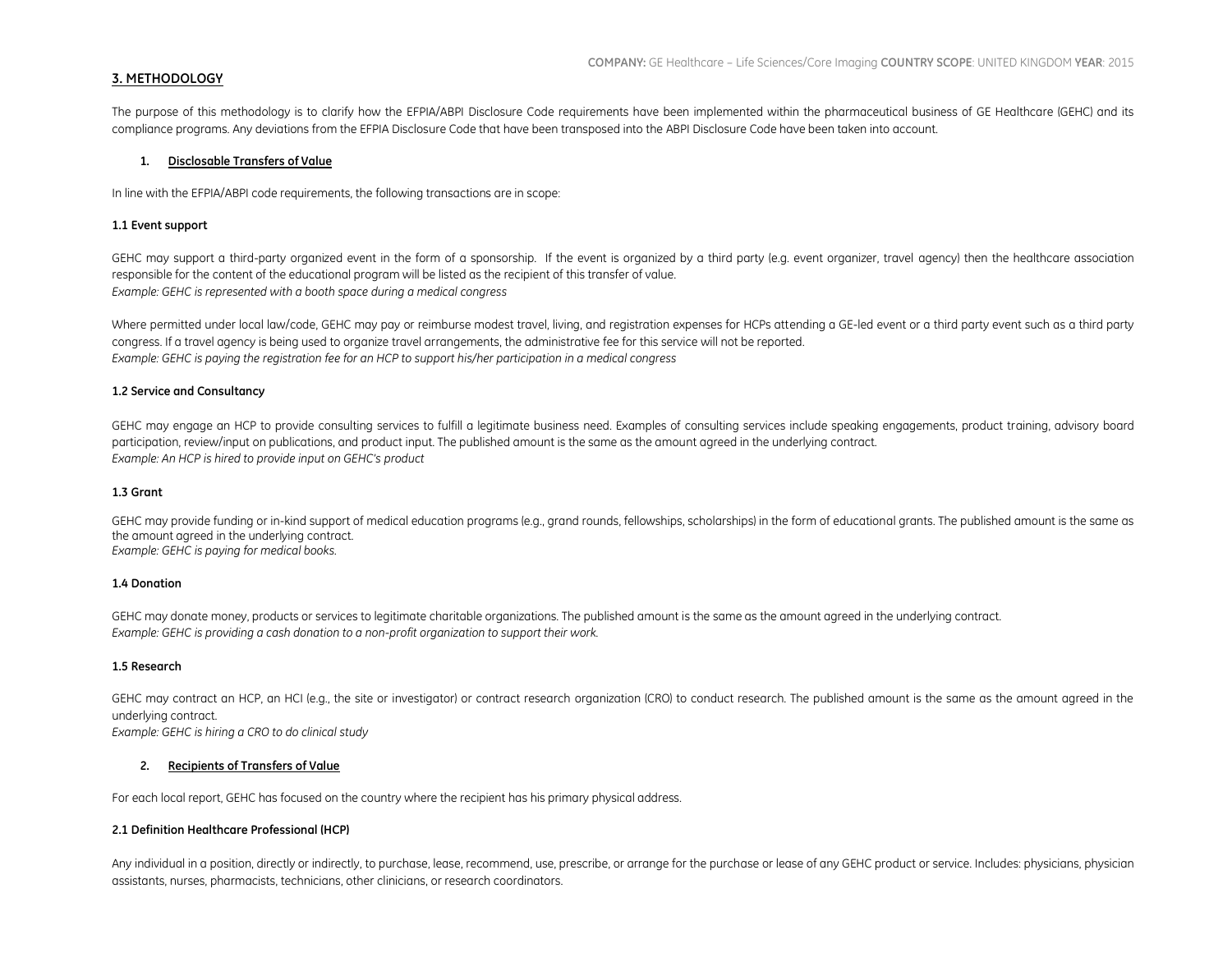#### **2.2 Definition Healthcare Institution (HCO)**

Any entity or its employees or agents, in a position, directly or indirectly, to purchase, lease, recommend, use, prescribe, or arrange for the purchase or lease of any GEHC product or service. Includes: hospitals, clinics, academic institutions, nursing homes, assisted living facilities purchasing agents, group purchasing organizations, physician's practice managers, and healthcare associations.

#### **3. Period and value of transactions**

In order to assure that a Disclosable Transfer of Value (ToV) has occurred and a consistent approach is being used, payments or any other transfers of benefit that have been made in 2015 for grants, donations, event support or services will only be disclosed in the 2015 data report if they have occurred or have been provided in 2015. Consequently, all ToV where either the payment or any other transfers of benefit has not been made in 2015 will only be reported in the next annual disclosure report.

*Example: A speaker is providing his service during a congress in December 2015 but the payment is only made in January 2016. This transaction will be disclosed in the next EFPIA report in 2017.*

#### **3.1 Currency and taxes**

All amounts inside the report are listed with the local currency and including the VAT or any other applicable taxes. In case payments have been made in a foreign currency, the exchange rate of the payment date has been used.

#### **3.2 Transfers across country borders**

Since the focus lays on the primary physical address of the recipient, all payments regardless of the location of the paying GEHC legal entity will be included under each local report. Example: GEHC Italy is paying an English HCP consultant to provide product input. This transaction will be reported by GEHC UK in accordance with the CoC of the local pharmaceutical association *ABPI.* 

#### **4. Individual and aggregate disclosure**

The 2015 GE Healthcare report will disclose all ToV to HCP as an aggregated payment within each EFPIA country. This fulfills our disclosure requirements while maintaining our obligation to obtain an individual HCP's consent before public reporting. Where consent has not been provided or has been revoked, the ToV will be published as an aggregated value. As per the EFPIA/ABPI Disclosure Code guidelines, all ToV relating to R&D will always be published under the dedicated aggregated value section.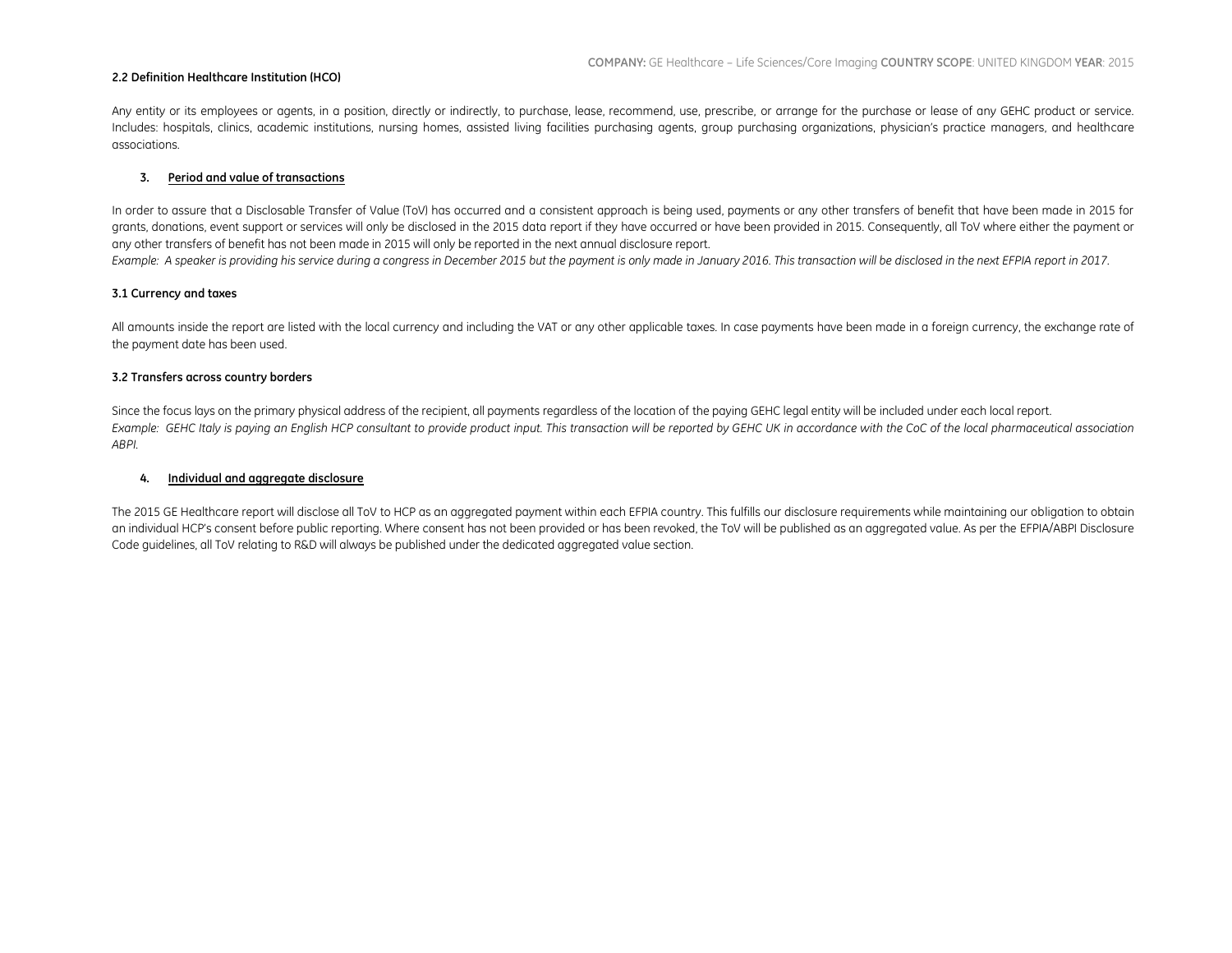# ABPI 2015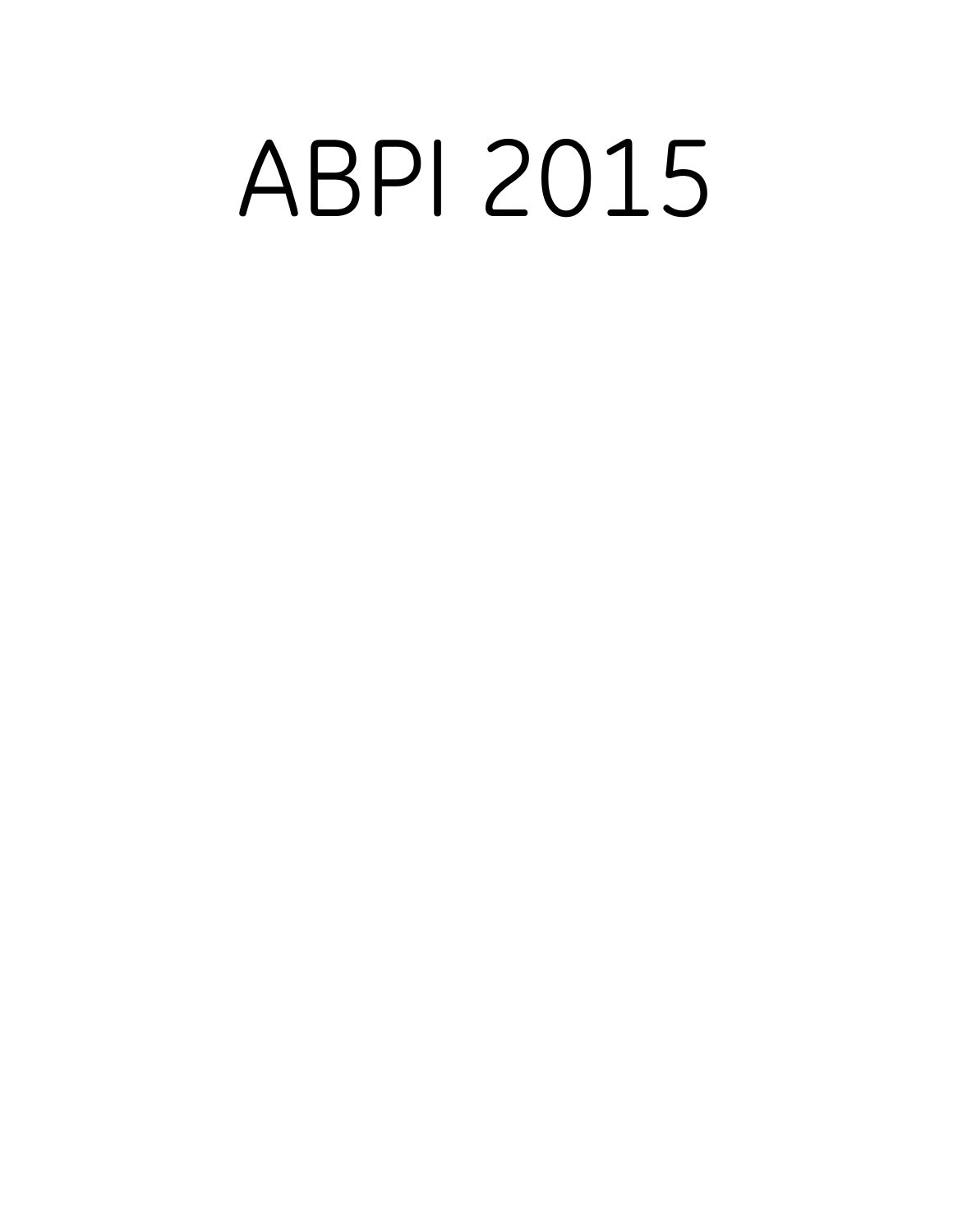### **GE Healthcare Limited - Disclosure Of Spend On UK Individual Healthcare Professionals ("HCP") As Required Under The UK ABPI Code of Practice For The Pharmaceutical Industry 2015**

| <b>Beneficiary Type</b>    | Individual     |
|----------------------------|----------------|
| <b>Qualification</b>       | UK HCP         |
| <b>Beneficiary Country</b> | United Kingdom |

|                    | Data                                           |         |
|--------------------|------------------------------------------------|---------|
| ExpenseType        | <b>Number of Transactions   Payment Amount</b> |         |
| Fee/Honoraria      | 58                                             | £81796  |
| Travel             | 51                                             | £21 575 |
| Meals              | 1715                                           | £20 092 |
| Accommodation      |                                                | £6396   |
| <b>Grand Total</b> | 1828                                           | £129858 |

1. All payments/benefits-in-kind listed above relate to interactions by GE Healthcare Limited and its overseas affiliates which are reportable under the ABPI Code 2015.

- 2. All amounts are in GBP (£) and include VAT.
- 3. The payments listed above were all made in 2014, even if the events /interactions with UK HCP and UK Healthcare Institutions related to events that occurred before or after 2014.
- 4. Travel and living expenses may include both UK and travel and living expense abroad incurred by UK healthcare professionals when retained by GE Healthcare Limited and its affiliates.
- 5. The data for meals spent on UK HCPs includes data related to December 2013, which were collected and processed in 2014 . This amount was approximately 499 GBP for 67 UK HCPs
- 6. The data for consulting and T&L spent on UK HCPs includes data related to 2013, which were collected and processed in 2014 . This amount was approximately 21 630 GBP for 13 UK HCPs
- 7. The data for consulting and T&L spent on UK HCPs includes data related to event from 2015, which were paid in 2014 . This amount was approximately 7 355 GBP for 5 UK HCPs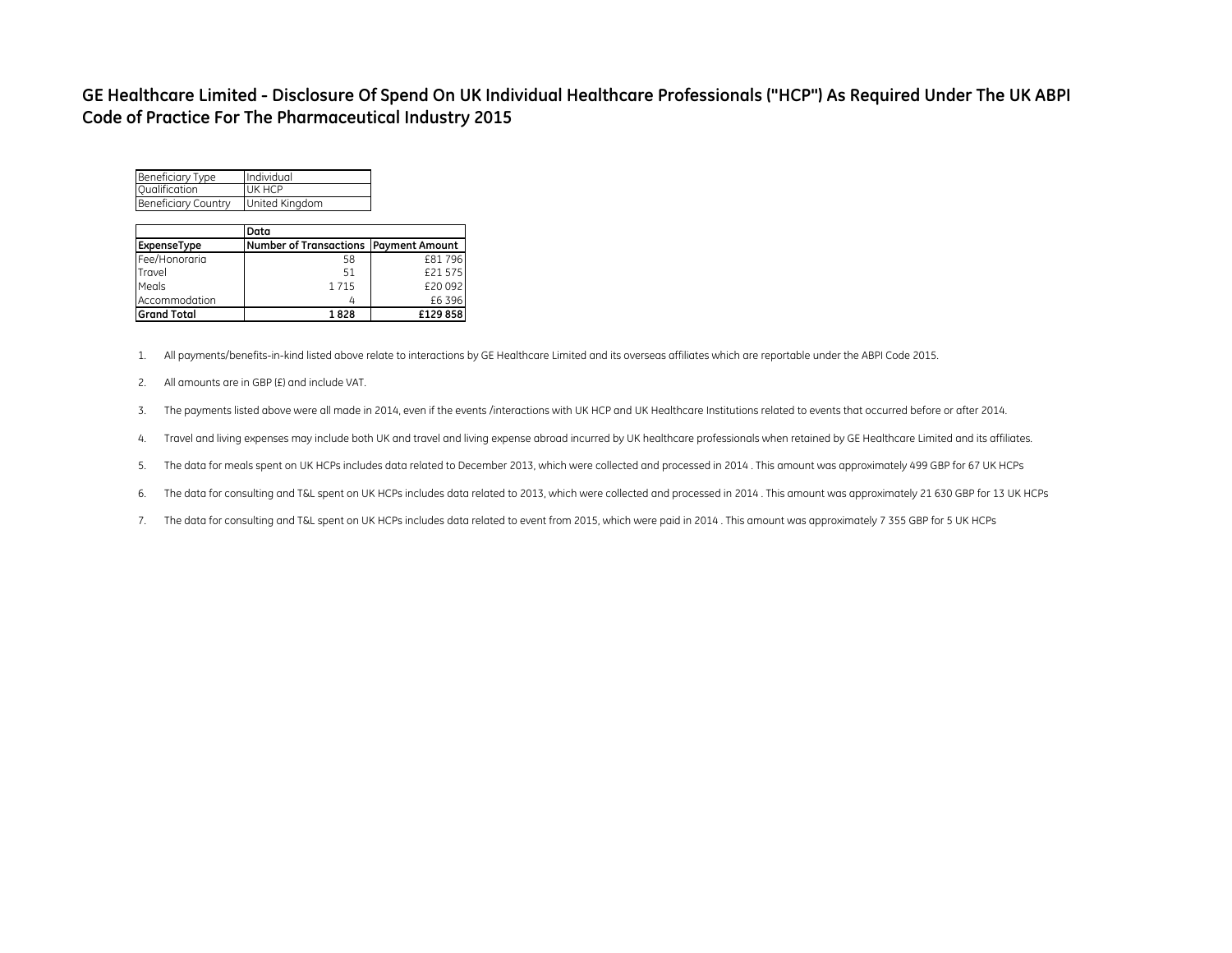## **GE Healthcare Limited ("GEHC") - Disclosure Of Spend On UK Institutions As Required Under The UK ABPI Code Of Practice For The Pharmaceutical Industry 2015**

| <b>Beneficiary Type</b>                                                                            | Institution              |                                                      |                                                                                                                                      |                  |
|----------------------------------------------------------------------------------------------------|--------------------------|------------------------------------------------------|--------------------------------------------------------------------------------------------------------------------------------------|------------------|
| <b>Beneficiary Country</b>                                                                         | United Kingdom           |                                                      |                                                                                                                                      |                  |
| <b>Event Name</b>                                                                                  | <b>Event Date</b>        | <b>Institution Name</b>                              | Address                                                                                                                              | Total            |
| Bi-Annual Regional Nuclear Medicine Group Meeting                                                  | 10/06/2014               | County Durham and Darlington Foundation Trust        | c/o County Durham and Darlington Foundation Trust, County Durham DH1 5TW                                                             | £448             |
| Colour printing of figure in paper BJP2014148643 Clinical usefulness dopamine<br>transporter SPECT | 07/01/2015               | ROYAL COLLEGE OF PSYCHIATRISTS                       | 11 ST ANDREWS PLACE, REGENT'S PARK NW1 4LE                                                                                           | £1 000           |
| 42nd ANNUAL SCIENTIFIC MEETING                                                                     | 13/05/2014               | British Nuclear Medicine Society -BNMS               | Triumph Road, Nottingham NG7 2TU                                                                                                     | £7 200           |
| Academic Neurosciences Meeting                                                                     | 21/02/2014               | Kings College Hospital                               | Denmark Hill, London SE5 9RS                                                                                                         | £200             |
|                                                                                                    | 23/05/2014               | Kings College Hospital                               | Denmark Hill, London SE5 9RS                                                                                                         | £200             |
| Amyloid imaging of late-life depression and Mild Cognitive Impairment                              | 01/03/2012               | Imperial College London                              | South Kensington, London SW7 2AZ                                                                                                     | £28 500          |
| Basic Skills in Colonoscopy                                                                        | 13/03/2014               | LEICESTER GENERAL HOSPITAL                           | EDUCATION CENTRE, GWENDOLEN ROAD, LEICESTER LE5 4PW                                                                                  | £295             |
| Blended Learning Breast Cancer Pathway for GE Healthcare Ltd                                       | 01/01/2015               | University of Warwick                                | University of Warwick, Warwick CV4 7AL                                                                                               | £60 000          |
| <b>BNCS Annual General Meeting</b>                                                                 | 01/12/2014               | British Nuclear Cardiology Society                   | Sydney Street, London SW3 6NP                                                                                                        | £1 000           |
| BNMS Autumn Meeting 2014                                                                           | 02/09/2014               | British Nuclear Medicine Society                     | Sir Colin Campbell Building, Nottingham NG7 2TU                                                                                      | £756             |
| British Geriatrics Society Spring Meeting 2014                                                     | 23/04/2014               | <b>BGS - British Geriatrics Society</b>              | Marjory Warren House, 31 St John's Square, Hampton Hill, London EC1M 4DN                                                             | £3 600           |
| British Society of Gastroenterology Annual Meeting                                                 | 16/06/2014               | MCI UK Ltd                                           | 272 Bath Street, Glasgow G2 4JR                                                                                                      | £7 920           |
| Cambridge GE Neurochemist project                                                                  | 11/12/2013               | University of Cambridge                              | 16 Mill Lane, Cambridge CB2 1SB                                                                                                      | £60 000          |
| Case Competition 2014                                                                              | 26/04/2014               | University of Warwick                                | University House, Warwick CV4 8UW                                                                                                    | £12 000          |
| Clinical Neurosciences Meeting                                                                     | 08/04/2014               | Morriston Hospital                                   | Morriston Hospital, Morriston SA6 6LN                                                                                                | £25              |
| Core Histopathology services                                                                       | 29/04/2013               | Queen Mary University of London                      | Blizard Institute Core Pathology, Path & Pharmacy Building2nd Floor, room 217, 80 NEWARK<br>STREET, WHITECHAPEL E1 2ES               | £445             |
|                                                                                                    | 29/04/2014               | Queen Mary University of London                      | Blizard Institute Core Pathology, Path & Pharmacy Building2nd Floor, room 217, 80 NEWARK<br>STREET, WHITECHAPEL E1 2ES               | £23              |
|                                                                                                    | 29/06/2014               | Queen Mary University of London                      | Blizard Institute Core Pathology, Path & Pharmacy Building2nd Floor, room 217, 80 NEWARK<br>STREET, WHITECHAPEL E1 2ES               | £1 313           |
| Covance - Contract SOW - GE-067-026 - UK                                                           | 26/09/2013               | Covance Laboratories Ltd                             | Otley Road, Harrogate HG3 1PY                                                                                                        | £710471          |
| Developing myocardial perfusion scintigraphy: is your service stressing or resting?                | 07/10/2014               | Institute of Physics and Engineering in Medicine     | Fairmount House, 230 Tadcaster Road, York YO24 1ES                                                                                   | £435             |
| DLB Case Studies Project Raising Awareness                                                         | 25/03/2014               | Newcastle University                                 | NIHR Newcastle Biomedical Research Centre & Unit, Newcastle University, Campus for<br>Ageing & Vitality, Newcastle upon Tyne NE4 5PL | £3 028           |
| Donation - Support for ongoing media work                                                          | 23/12/2013               | Science Media Centre                                 | 215 Euston Road, London NW1 2BE                                                                                                      | £5 000           |
| Faculty of Old age Age Psychiatrists Annual Meeting                                                | 12/04/2014               | Royal Socirty of Psychiatrists                       | 21 Prescot Street, London E1 8BB                                                                                                     | £2 400           |
| Filming and completion of the Breast Cancer Pathway Film                                           | 19/03/2014               | University of Warwick                                | University House, Coventry CV4 8UW                                                                                                   | £16 000          |
| Friday Grand Round                                                                                 | 14/03/2014               | ROYAL COLLEGE OF PHYCISIANS                          | Leicester Royal Infirmary, Leicester LE1 5WW                                                                                         | £204             |
| Gastroenterology Lunchtime Meeting                                                                 | 21/11/2013               | Oxford University Hospitals                          | John Radcliffe Hospital, Oxford OX3 9DU                                                                                              | £200             |
| Gastroenterology SpR Training Day                                                                  | 12/02/2014               | Kings College Hospital                               | Denmark Hill, London SE5 9RS                                                                                                         | £151             |
| Gastroenterology Training Day for SpR's                                                            | 13/11/2013               | Lewisham Hospital                                    | Lewisham High Street, London SE13 6LH                                                                                                | £120             |
| GE180 consultancy MS                                                                               | 01/01/2013               | University College London                            | Gower Street, London WC1E 6BT                                                                                                        | £210             |
| GE-180 Fast Forward Nicholas IC                                                                    | 28/11/2013<br>03/06/2014 | IMPERIAL COLLEGE HEALTHCARE NHS TRUST                | The Bays, St Mary's Hospital, South Wharf Road, London W2 1NY                                                                        | £185 808<br>£175 |
| General Med Unit Meeting Care of Elderly                                                           | 02/09/2014               | DONCASTER ROYAL INFIRMARY                            | ARMTHORPE RD. Doncaster DN2 5LT                                                                                                      | £175             |
| GENERAL MED UNIT MEETING GASTROENTEROLOGY<br>Glasgow MRS PhD                                       | 19/07/2013               | DONCASTER ROYAL INFIRMARY<br>University of Glasgow   | ARMTHORPE RD, Doncaster DN2 5LT<br>University Avenue, Glasgow G12 8QQ                                                                | £3 000           |
| KCL CASE student Appitha Arulappu                                                                  | 01/07/2012               | Kings College London                                 | 9th floor Capital House, 42 Weston Street, London SE1 3QD                                                                            | £4680            |
| KCL CASE student processing fluoride                                                               | 01/10/2012               | Kings College London                                 | 9th floor Capital House, 42 Weston Street, London SE1 3QD                                                                            | £9 216           |
| Koepp JNM manuscript payment                                                                       | 24/12/2013               | University College London                            | Queen Square, London WC1N 3BG                                                                                                        | £259             |
| Late onset depression - Medical Affairs                                                            | 01/08/2013               | University College London                            | Gower Street, London WC1E 6BT                                                                                                        | £2 000           |
| Letter Agreement - GE-226 HER2 - Ringo Proj - Kings College london - UK                            | 11/07/2014               | Kings College London                                 | 9th floor Capital House, 42 Weston Street, London SE1 3QD                                                                            | £5723            |
| Medical Grand Round - Care of Elderly Meeting                                                      | 05/06/2014               | Queens Hospital                                      | Rom Valley Way, Romford RM7 0AG                                                                                                      | £42              |
| Medicine Grand Round Meeting                                                                       | 26/06/2014               | Royal Derby Hospital                                 | Uttoxeter Road, Derby DE22 3NE                                                                                                       | £80              |
| MTA - Transport Costs - GE-216 & 244 - Uni of Oxford - UK                                          | 14/11/2014               | University of Oxford                                 | West Wing, Oxford OX3 9DU                                                                                                            | £456             |
| Myoview Royalty                                                                                    | 30/04/2014               | Keele University                                     | Keele University, Keele ST5 5BG                                                                                                      | £95 480          |
|                                                                                                    |                          | University College Cardiff                           | 30-36 Newport Road, Cardiff CF24 ODE                                                                                                 | £95 480          |
| Neurology evening meeting for GP's                                                                 | 25/11/2014               | Southend Hospital University NHS Foundation Trust    | Prittlewell Chase, Westcliff-on-Sea SS0 0RY                                                                                          | £250             |
| North of England Neurological Association (NENA)                                                   | 28/11/2014               | North of England Neurological Association            | Leeds General Infirmary, Leeds LS1 3EX                                                                                               | £500             |
| NORTHERN REGIONAL OLD AGE PSYCHIATRY GROUP MEETING                                                 | 12/06/2013               | Tees Esk And Wear Valleys NHS Foundation Trust       | West Park Valley, Darlington DL2 2TS                                                                                                 | £371             |
| Nuclear medicine training days                                                                     | 21/01/2014<br>01/01/2014 | Birmingham City Hospital                             | Dudley Road, Birmingham B18 7QH                                                                                                      | £250             |
| Nuclear medicine training days throughout 2014                                                     | 21/01/2014               | Birmingham City Hospital<br>Birmingham City Hospital | Dudley Road, Birmingham B18 7QH<br>Dudley Road, Birmingham B18 70H                                                                   | £250<br>£1 500   |
|                                                                                                    |                          |                                                      |                                                                                                                                      |                  |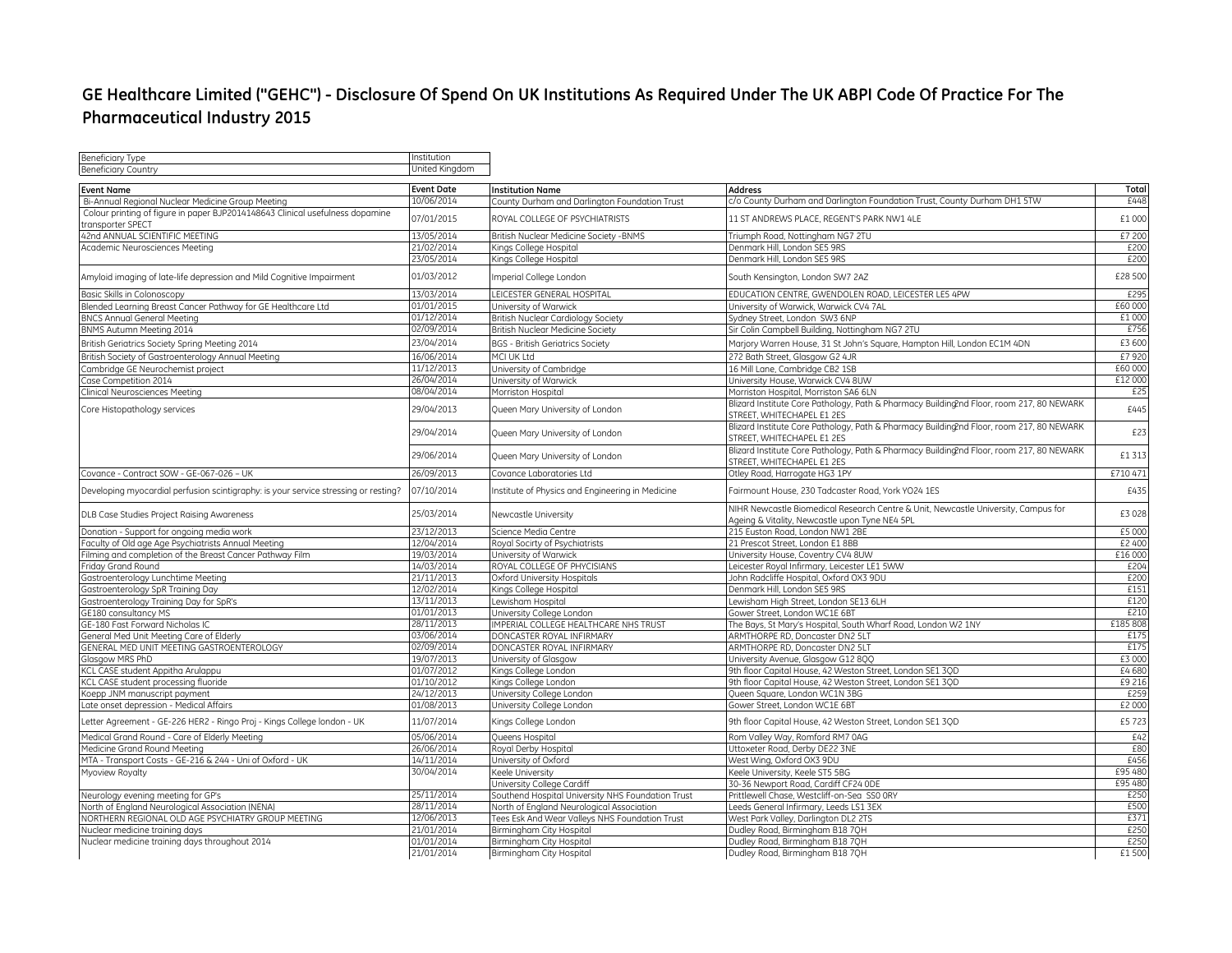| Open Access charge - BJP/2014/148643 - DaTSCAN Publication                                                                        | 06/11/2014 | ROYAL COLLEGE OF PSYCHIATRISTS                                     | 11 ST ANDREWS PLACE. REGENT'S PARK NW1 4LE                                                                       | £3 000     |
|-----------------------------------------------------------------------------------------------------------------------------------|------------|--------------------------------------------------------------------|------------------------------------------------------------------------------------------------------------------|------------|
| Oxford CASE student Faye Buckingham                                                                                               | 01/10/2011 | University of Oxford                                               | Wellington Square, Oxford OX1 2JD                                                                                | £4680      |
| Parkinsons: The Bigger Picture                                                                                                    | 20/09/2014 | ALLIANCE OF SCOTTISH PARKINSONS NURSE SPECIALISTS                  | Biggart Hospital, Biggard Road, Prestwick KA9 2HQ                                                                | £450       |
| <b>PDNSA 2014</b>                                                                                                                 | 03/10/2014 | Parkinsons Disease Nurse Specialist Association (PDNSA)            | 63 Daventry Road, Rugby CV23 8TP                                                                                 | £500       |
| Physician Weekly meeting                                                                                                          | 24/02/2014 | Lincoln County Hospital                                            | Greetwell Road, Lincoln LN2 4AX                                                                                  | £195       |
| PREDICT-PD a pilot and 3 year follow up study of members of the general UK<br>population at increased risk of Parkinson's disease | 03/06/2013 | Queen Mary University of London                                    | Mile End, London E1 4NS                                                                                          | £13 200    |
| Quantitative analysis of positron emission tomography (PET) with novel TSPO<br>agents                                             | 30/11/2012 | The University of Manchester                                       | Oxford Road, Manchester M13 9PL                                                                                  | £8 244     |
| Scottish Nuclear Medicine Group Autumn Meeting                                                                                    | 05/11/2013 | Scottish Nuclear Medicine Group                                    | Crosshouse Hospital, Kilmarnock KA2 OBE                                                                          | £400       |
| SE Regional Gastro SpR Training Day                                                                                               | 16/04/2014 | Education Centre, Kent and Canterbury Hospital                     | Ethelbert Rd, Canterbury CT1 3NG                                                                                 | £150       |
| South of England Neurosciences Association                                                                                        | 04/04/2014 | Royal Sussex County Hospital                                       | Eastern Road, Brighton BN2 5BE                                                                                   | £500       |
| South Thames Nuclear Medicine Meeting                                                                                             | 07/03/2014 | Royal Sussex County Hospital                                       | Eastern Road, Brighton BN2 5BE                                                                                   | £300       |
| South Wales CNS Meeting                                                                                                           | 13/02/2014 | Morriston Hospital                                                 | Morriston Hospital, Heol Maes Eglwys, Morriston SA6 6NL                                                          | £80        |
| South West Nuclear Medicine Meeting                                                                                               | 11/02/2014 | South West Nuclear Medicine Group                                  | Poole Hospital NHS Foundation Trust, Poole BH15 2JB                                                              | £350       |
| Southern Parkinson's Disease Forum                                                                                                | 16/05/2014 | University of Southampton                                          | Tremona Road, Southampton SO16 6YD                                                                               | £320       |
| The 6th Annual Sheffield Gastroenterology Symposium                                                                               | 19/09/2014 | GBS RE SHEFFIELD TEACHING HOSPITALS NHS<br><b>FOUNDATION TRUST</b> | Herries Rd. Sheffield S5 7AU                                                                                     | £2 000     |
| The Scottish Society of Gastroenterology Winter Meeting (SSG)                                                                     | 12/12/2014 | Royal Alexandra Hospital                                           | Corsebar Road, Paisley PA2 9PN                                                                                   | £750       |
| Three Rivers Parkinsons Disease Meeting 2014                                                                                      | 07/02/2014 | Institute For Aging and Health                                     | Campus for Aging and Vitality, Newcastle Upon Tyne NE4 5PL                                                       | £750       |
| University of Sheffield_Studentship Agreement                                                                                     | 01/11/2012 | THE UNIVERSITY OF SHEFFIELD                                        | Western Bank, Sheffield S10 2TN                                                                                  | £12 000    |
| Use of Mass Spectrometry Facility                                                                                                 | 21/04/2014 | Kings College London                                               | School of Biomedical Sciences. Franklin-Wilkins Building, Waterloo Campus. 150 Stamford<br>Street London SE1 9NH | £780       |
| West Midlands Strategic Clinical Network Parkinson's Disease Network Launch                                                       | 17/07/2014 | University Hospital Coventry and Warwickshire                      | Clifford Bridge Road, Coventry CV2 2DX                                                                           | £1 000     |
| Glasgow_Clinical Trial - GE-067-005 Site 037 - Glasgow Memory Clinic                                                              | 30/12/2013 | Glasgow Memory Clinic                                              | West of Scotland SCience Park, Glasgow G20 0XA                                                                   | £46 293    |
| Sheffield SCT-12-03 IIT                                                                                                           | 28/02/2013 | GI and Liver Unit, Royal Hallamshire Hospital                      | Glossop Road, Sheffield S10 2JF                                                                                  | £27 500    |
|                                                                                                                                   | 22/08/2014 | GI and Liver Unit, Royal Hallamshire Hospital                      | Glossop Road, Sheffield S10 2JF                                                                                  | £5 000     |
| Leeds SCT-12-03 IIT                                                                                                               | 28/02/2013 | University of Leeds                                                | Finance Office, Room 11.23, E.C. Stoner Building, Yorkshire LS2 9JT                                              | £15 000    |
| Headington Principal Investigator for study GE-135-ISS Oxford University                                                          | 09/04/2013 | Oxford University Hospitals NHS Trust                              | Headley Way, Headington OX3 9DU                                                                                  | £15 600    |
| London Principal Investigator for study_GE-180 ISS Edison                                                                         | 01/05/2013 | Imperial College London                                            | Exhibition Road, London SW7 2AZ                                                                                  | £99 395    |
| Manchester The Christie NHS Foundation Trust- SeHCAT 11-01 IIT                                                                    | 09/03/2012 | The Christie NHS Foundation Trust                                  | 550 Wilmslow Road, Manchester M20 4BX                                                                            | £7 200     |
| Nottingham University pilot project                                                                                               | 12/10/2012 | University of Nottingham                                           | King's Meadow campus, Lenton Lane, Nottingham NG7 2NR                                                            | £6795      |
| Chelmsford Clinical Trial GE-067-007 - North Essex Partnership NHS Foundation<br>Trust                                            | 31/03/2014 | North Essex Partnership NHS Foundation Trust                       | Trust Headquarters, Stapleford House, 103 Stapleford Close, Chelmsford CM2 0QX                                   | £369       |
| Chelmsford Clinical Trial GE-001-013 - North Essex Partnership NHS Foundation<br>Trust                                            | 01/01/2013 | North Essex Partnership NHS Foundation Trust                       | Trust Headquarters, Stapleford House, 103 Stapleford Close, Chelmsford CM2 0QX                                   | £20 000    |
|                                                                                                                                   | 18/06/2014 | North Essex Partnership NHS Foundation Trust                       | Trust Headquarters, Stapleford House, 103 Stapleford Close, Chelmsford CM2 0QX                                   | £109       |
| Wakefield Clinical Trial - GE-067-005 - Southern Health NHS                                                                       | 12/10/2012 | Southern Health NHS FT                                             | Phoenix House, Wakefield WF3 1WE                                                                                 | £1710      |
| Cambridge GE Neurochemist project                                                                                                 | 11/12/2013 | University of Cambridge                                            | 16 Mill Lane, Cambridge CB2 1SB                                                                                  | £30 000    |
| Wakefield Clinical Trial - GE-067-007 - Southern Health NHS FT                                                                    | 12/05/2010 | Southern Health NHS FT                                             | Phoenix House, Wakefield WF3 1WE                                                                                 | £3 262     |
| Principal Investigator for study GE-067-005 - Site 015                                                                            | 01/01/2009 | IMPERIAL COLLEGE HEALTHCARE NHS TRUST                              | Fulham Palace Road, London W6 8RF                                                                                | £450       |
| Multisite Subscription Renewal - 2014                                                                                             | 31/01/2014 | The Royal Society of Chemistry                                     | Thomas Graham House, Scient Park, Cambridge CB4 0WF                                                              | £23 436    |
| President's award: Charity donation                                                                                               | 31/03/2014 | Michael Sobell Hospice                                             | Mount Vernon Hospital, Northwood HA6 2RN                                                                         | £3 000     |
| <b>Grand Total</b>                                                                                                                |            |                                                                    |                                                                                                                  | £1 683 605 |

1. All payments/benefits-in-kind listed above relate to interactions by GE Healthcare Limited and its overseas affiliates which are reportable under the ABPI Code 2015.

2. All amounts are in GBP (£) and include VAT.

3. The payments listed above were all made in 2014, even if the events /interactions with UK healthcare professionals/UK healthcare institutions related to events that occurred before or after 2014.

4. Travel and living expenses may include both UK and travel and living expense abroad incurred by UK healthcare professionals when retained by GE Healthcare Limited and its affiliates.

5. In order to comply with the 2015 ABPI Code (clause 20.2), payments to Healthcare Professionals and Healthcare Organization for GE Healthcare's Research & Development activities which were performed and processed in 2014 Such Research & Development activities include those related to pre-clinical and clinical research. GE Healthcare has included both GE Healthcare-sponsored and investigator-sponsored research.

6. The cost of product doses provided for investigator sponsored research are calculated as follows:

a. Marketed GE healthcare products: the standard UK market price is used. b. Unapproved products: the expected market price is used. In both cases, the cost of transportation is not included in the price.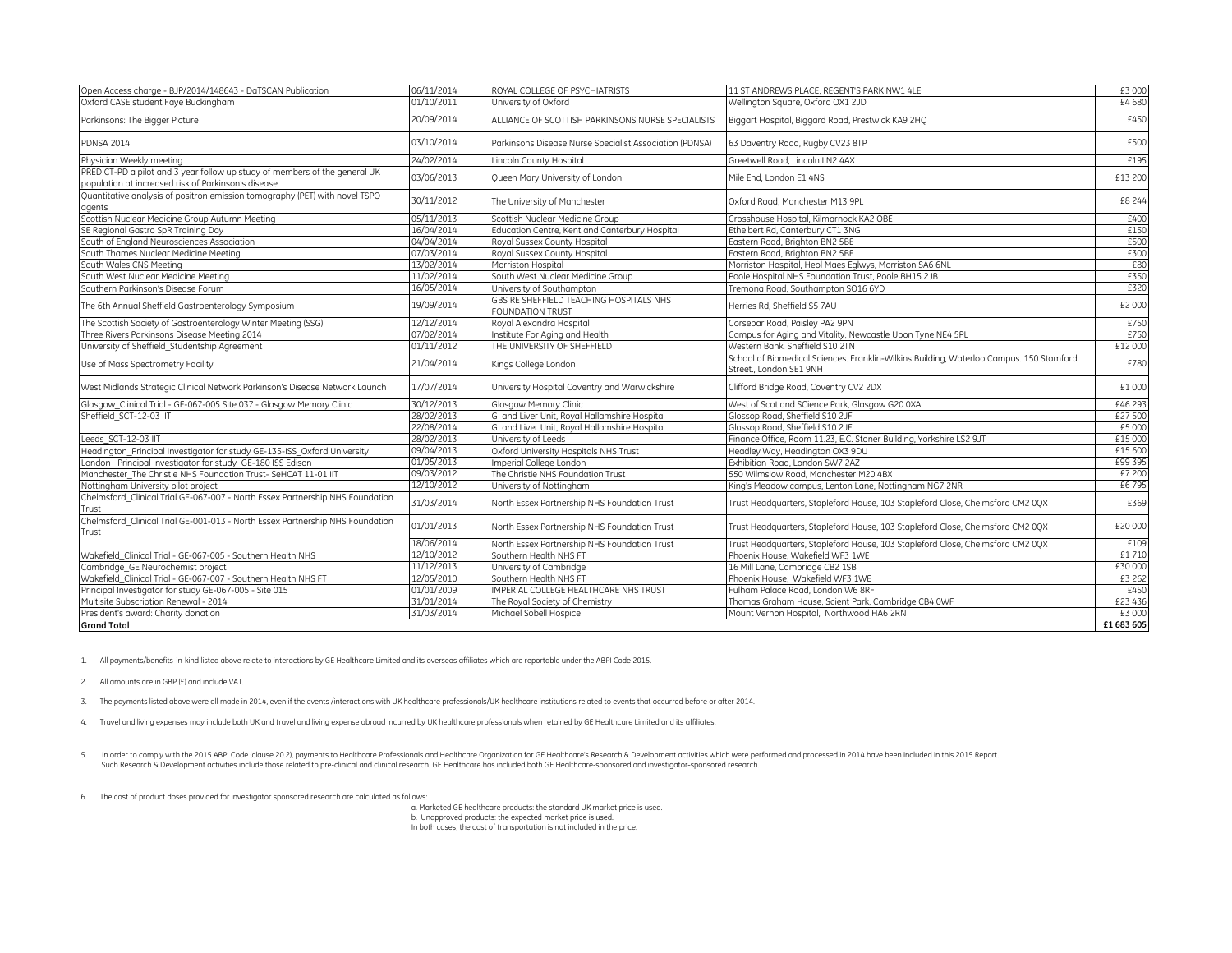# **GE Healthcare - Disclosure Of Spend On UK Patient Organisations As Required Under The UK ABPI Code of Practice For The Pharmaceutical Industry 2015**

| <b>Beneficiary Type</b>    | Institution          |
|----------------------------|----------------------|
| Qualification              | Patient Organisation |
| <b>Beneficiary Country</b> | United Kingdom       |

| Institution Name                         | <b>Address</b>                                                                                                               | Event Name                         | <b>Event Date</b> | <b>Expense Type</b>    | Total   |
|------------------------------------------|------------------------------------------------------------------------------------------------------------------------------|------------------------------------|-------------------|------------------------|---------|
| ALZHEIMERS DISEASE INTERNATIONAL         | 64 Great Suffolk Street, London SE1 OBL                                                                                      | Vizamyl Media Round Table Meetting | 22/09/2014        | Fee/Honoraria          | £1 200  |
| Child Bereavement UK                     | Clare Charity Centre, Wycombe Road, Saunderton HP14 4BF                                                                      | President award charity donation   | 31/03/2014        | Donation               | £3 000  |
| European Parkinson's Disease Association | 1 Northumberland Avenue Trafalgar Square, London WC2N 5BW                                                                    | EPDA 2014 Sponsorship              | 27/03/2014        | Conference Sponsorship | £25 231 |
| Movement Disorders Research Charity      | Royal College of Physicians Institute of Research & Development, Birmingham B15  Birmingham Movement Disorders Course<br>2SQ |                                    | 12/03/2014        | Conference Sponsorship | £5 000  |
|                                          |                                                                                                                              | Britmodis Conference               | 23/01/2014        | Conference Sponsorship | £1500   |
| The Brain Tumour Charity                 | Hartshead House, 61-65 Victoria Road, Farnborough GU14 7PA                                                                   | The Brain Tumour Charity Symposium | 20/05/2014        | Donation               | £1000   |
| <b>Grand Total</b>                       |                                                                                                                              |                                    |                   |                        | £36 931 |

- 1. All payments/benefits-in-kind listed above relate to interactions by GE Healthcare Limited and its overseas affiliates which are reportable under the ABPI Code 2015.
- 2. All amounts are in GBP (£) and include VAT.
- 3. The payments listed above were all made in 2014, even if the events /interactions with UK healthcare professionals/UK healthcare institutions related to events that occurred before or after 2014.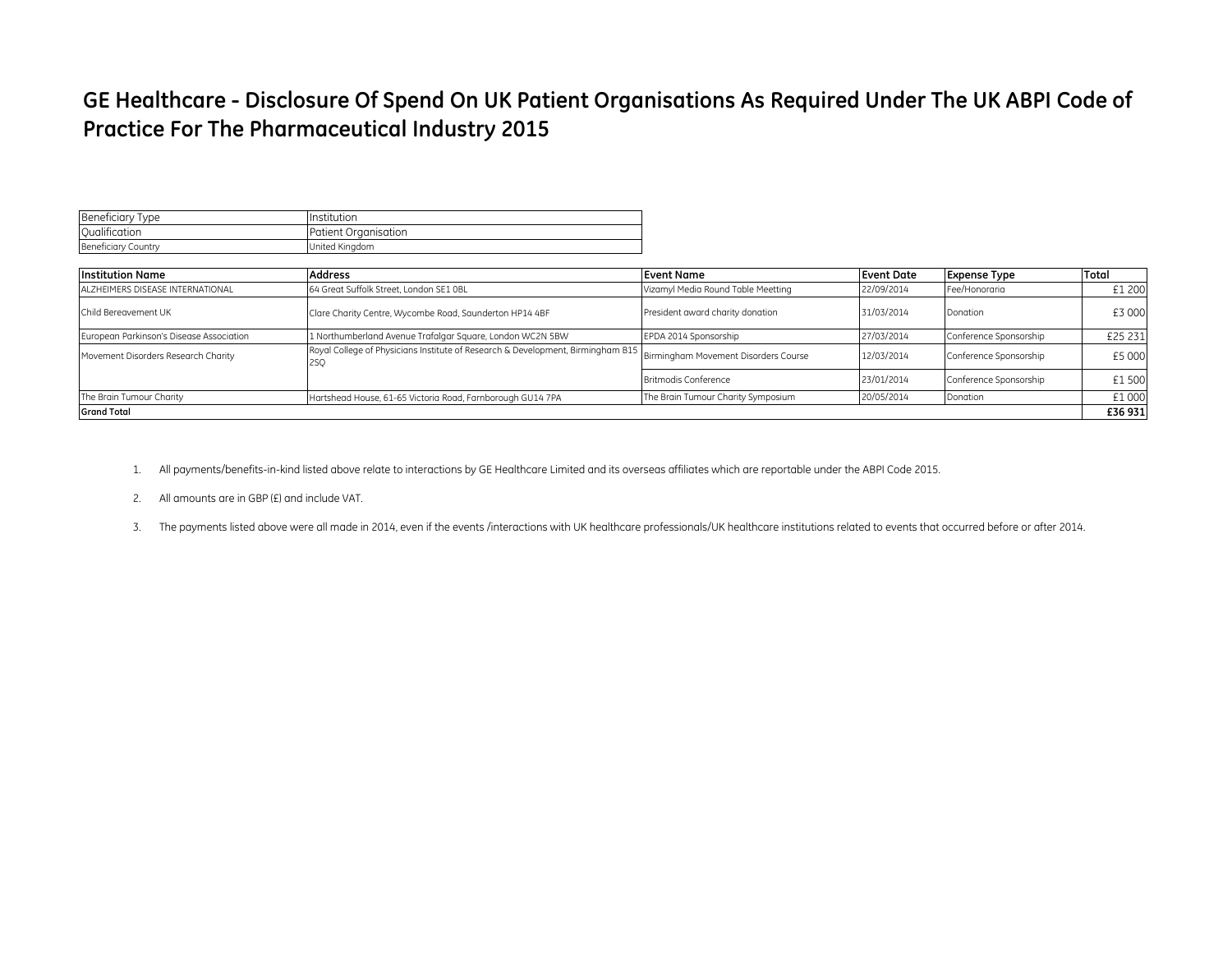# ABPI 2014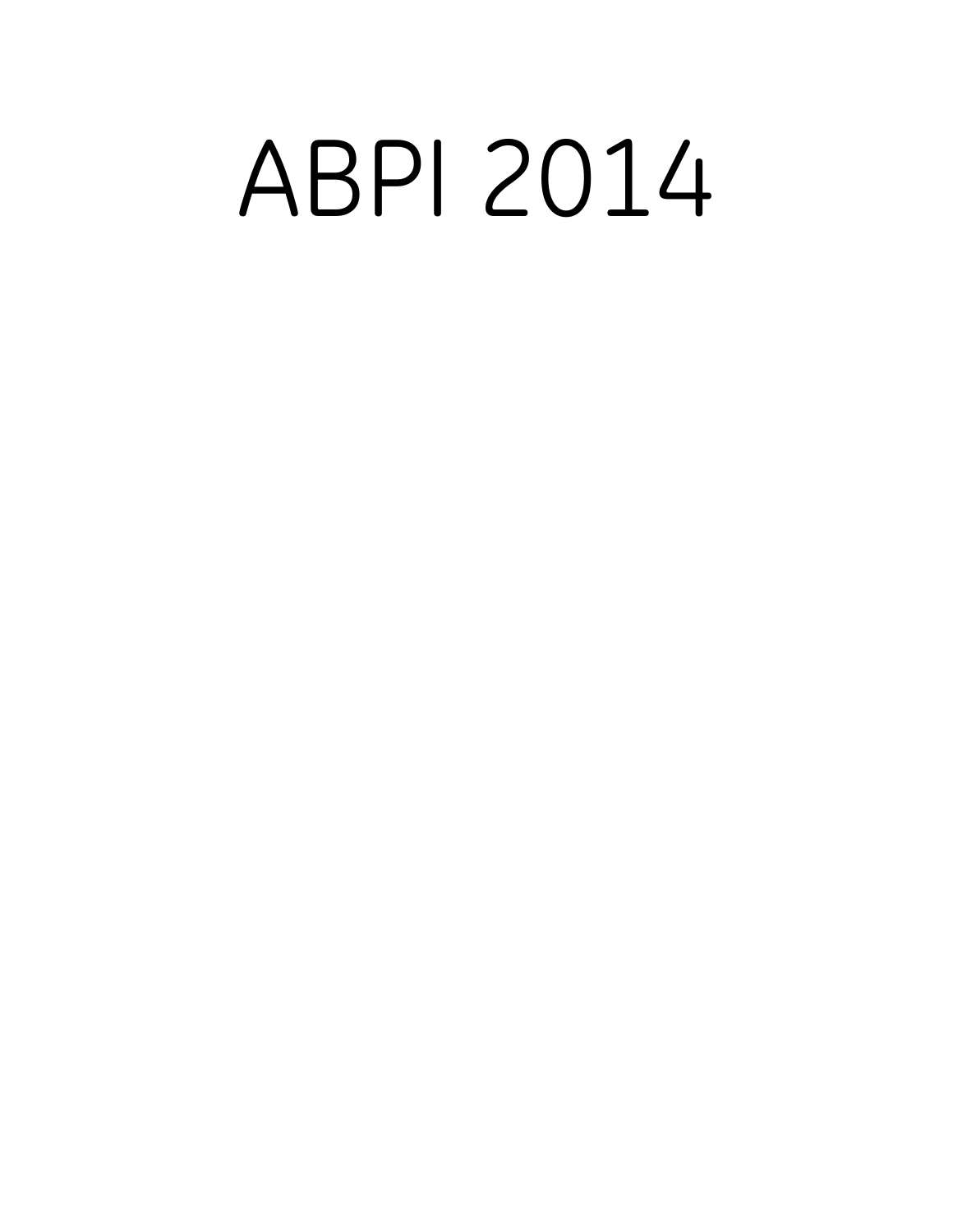### **GE Healthcare Limited - Disclosure Of Spend On UK Individual Healthcare Professionals ("HCP") As Required Under The UK ABPI Code of Practice For The Pharmaceutical Industry 2014**

| <b>Grand Total</b>         | 2084                                   | £98 240 |
|----------------------------|----------------------------------------|---------|
| Registration fee           | 2                                      | £696    |
| Travel                     | 52                                     | £2031   |
| Meals                      | 1981                                   | £16877  |
| Fee/Honoraria              | 49                                     | £78636  |
| Expense Type               | Number Of Transactions  Payment Amount |         |
|                            | Data                                   |         |
|                            |                                        |         |
| <b>Beneficiary Country</b> | United Kingdom                         |         |
| <b>Qualification</b>       | UK HCP                                 |         |
| <b>Beneficiary Type</b>    | Individual                             |         |

1. All payments/benefits-in-kind listed above relate to interactions by GE Healthcare Limited and its overseas affiliates which are reportable under the ABPI Code 2014.

- 2. All amounts are in GBP (£) and include VAT.
- 3. The payments listed above were all made in 2013, even if the events /interactions with UK HCP and UK Healthcare Institutions related to events that occurred before or after 2013.
- 4. Travel and living expenses may include both UK and travel and living expense abroad incurred by UK healthcare professionals when retained by GE Healthcare Limited and its affiliates.
- 5. The data for meals spent on UK HCPs includes data related to December and November 2012, which were collected and processed in 2013 . This amount was approximately 1289 GBP for 123 UK HCPs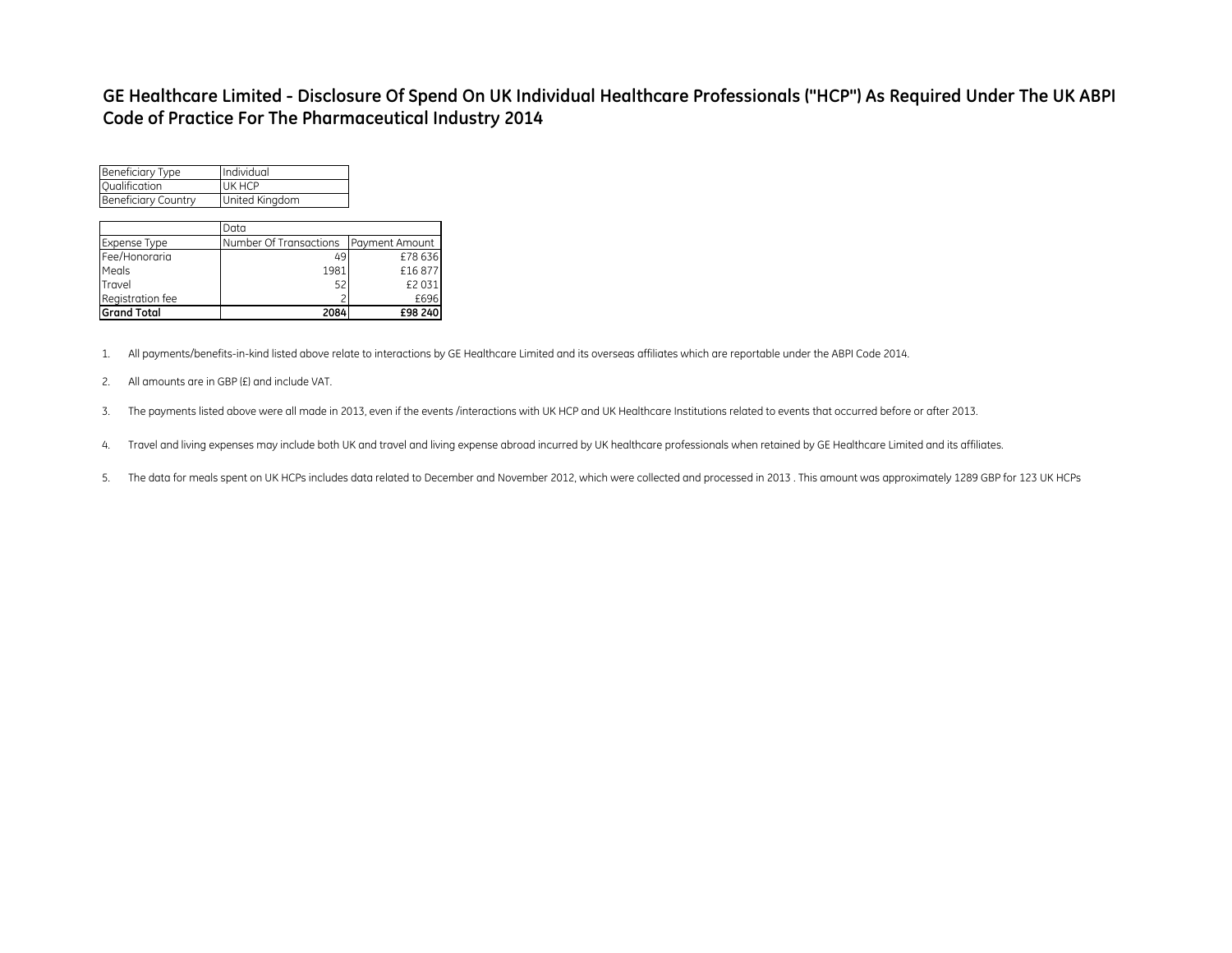## **GE Healthcare Limited ("GEHC") - Disclosure Of Spend On UK Institutions As Required Under The UK ABPI Code Of Practice For The Pharmaceutical Industry 2014**

| BeneficiaryType    | Institution             |
|--------------------|-------------------------|
| BeneficiaryCountry | 1.111<br>United Kingdom |

| <b>Event Name</b>                                                                                                  | <b>Event Start Date</b><br><b>Institution Name</b>                                          | <b>Address</b>                                                                     | Total   |
|--------------------------------------------------------------------------------------------------------------------|---------------------------------------------------------------------------------------------|------------------------------------------------------------------------------------|---------|
| Aberdeen Investigator Initiated Trial SCT-11-03                                                                    | 09/10/2012 NHS Grampian Health Board                                                        | Summerfield House, 2 Eday Road, Aberdeen AB15 6RE                                  | £9 600  |
| Aberdeen Meeting sponsorship                                                                                       | 14/09/2012 Alliance of Scotish Parkinson's Nurse Specialists                                | Drumchapel Hospital, 129 Drumchapel Road, Glasgow G15 6PX                          | £500    |
| Amersham FMRI (Functional magnetic resonance imaging) & Ad training                                                | 07/11/2011 University of Manchester                                                         | Stopford Buliding, Oxford Road, Manchester M13 9PT                                 | £1 131  |
| Belfast Sentinel Node Imaging study day: Belfast City Hospital                                                     | 21/02/2013 Clinical Society Of Bath                                                         | Royal United Hospital, Bath BA1 3NG                                                | £120    |
| Birmingham British Geriatrics Society Movement Disorders Section                                                   | 18/01/2013 British Geriatric Society                                                        | Marjory Warren House, 31 St John's Square, London EC1M 4DN                         | £3 600  |
| Birmingham Endoscopy GI Histopathology study day                                                                   | 05/02/2013 Sandwell & West Birmingham Hospital NHS Trust                                    | Dudley Road, Birmingham B18 7QH                                                    | £200    |
| Birmingham Nuclear Medicine training days (throughout 2013)                                                        | 02/01/2013 Birmingham City Hospital                                                         | Dudley Road, Birmingham B18 7QH                                                    | £500    |
| Birmingham Sentinel Lymph Node study day                                                                           | 26/03/2013 Sandwell & West Birmingham Hospital NHS Trust                                    | Dudley Road, Birmingham B18 7QH                                                    | £500    |
| BNCS (British Nuclear Cardiology Society) Annual General Meeting                                                   | 03/12/2012 British Nuclear Cardiology Society                                               | Royal Brompton Hospital, Sydney Street, London SW3 6NP                             | £1 000  |
| Bolton GEHC Sponsored Study Clinical Trial - GE-067-007 - Woodley Equipment Co - UK                                | 10/04/2012 Woodley Equipment Company                                                        | Old Station Park Buildings, St Johns Street, Horwich BL6 7NY                       | £1416   |
|                                                                                                                    | 19/09/2012 Woodley Equipment Company                                                        | Old Station Park Buildings, St Johns Street, Horwich BL6 7NY                       | £1416   |
| Bournemouth Southern Parkinson's Disease Forum                                                                     | 17/05/2013 Royal Bournemouth & Christchurch NHS Foundation Trust                            | Castle Lane East, Bournemouth BH7 7DW                                              | £220    |
| Brighton BNMS (British Nuclear Medicine Society) 41st Annual Scientific Meeting                                    | 21/04/2013 British Nuclear Medicine Society                                                 | Regent House, 291 Kirkdale, London SE26 4QD                                        | £7 200  |
| Canterbury BSG (British Society of Gastroenterology) Pan London training day                                       | 15/03/2013 Canterbury Health Education Foundation                                           | Education Centre, Kent and Canterbury Hospital, Ethelbert Road, Canterbury CT1 3NG | £2 000  |
| Cardiff ISRRT (International Society of Radiographers & Radiological Technologists)<br>corporate membership scheme | ISRRT - International Society of Radiographers & Radiological<br>31/05/201<br>Technologists | 143 Bryn Pinwydden, Cardiff CF23 7DG                                               | £2 500  |
| Cardiff Older Minds, New Ideas conference                                                                          | 25/10/2012 University Hospital Llandough                                                    | Penlan Road, Llandough CF64 2XX                                                    | £500    |
| Chelmsford CTA Amendment - GE-067-005 - North Essex Partnership NHS Foundation<br>Trust – UK                       | 28/10/2010 North Essex Partnership NHS Foundation Trust                                     | Trust Headquarters, Stapleford House, 103 Stapleford Close, Chelmsford CM2 0QX     | £1098   |
| Chelmsford CTA Amendment - GE-067-007 - North Essex Partnership NHS Foundation<br>Trust - UK                       | 12/05/2012 North Essex Partnership NHS Foundation Trust                                     | Trust Headquarters, Stapleford House, 103 Stapleford Close, Chelmsford CM2 0QX     | £731    |
| Chelmsford GEHC Sponsored Study Clinical Trial GE-001-013                                                          | 30/11/2010 North Essex Partnership NHS Foundation Trust                                     | Trust Headquarters, Stapleford House, 103 Stapleford Close, Chelmsford CM2 0QX     | £507    |
| Cornwall South West Nuclear Medicine Meeting 2013                                                                  | 27/02/2013 Royal Cornwall Hospitals NHS Trust                                               | Carlyon House, Penventinnie Lane, Truro TR1 3LJ                                    | £350    |
| Covance - GEHC Sponsored Study Contract SOW - GE-067-026 - UK                                                      | 26/09/2013 Covance Laboratories Limited                                                     | Oltley Road, Harrogate, North Yorkshire HG3 1PY                                    | £48 000 |
| Coventry Breast Cancer Innovation Lab                                                                              | 15/04/2013 University of Warwick                                                            | Kirby Corner Road, Coventry CV4 8UW                                                | £28823  |
| Coventry Grant: ESRC (Economic & Social Research Council) Doctoral Training Centre<br>Studentship                  | 07/12/2012 University of Warwick                                                            | University Of Warwick, Warwick Medical School, Coventry CV4 7AL                    | £12 000 |
| Doncaster General Med Unit Meeting Care of Elderly                                                                 | 04/12/2012 Doncaster & Bassetlaw Hospitals NHS Trust                                        | Doncaster Royal Infirmary, Armthorpe Road, Doncaster DN2 5LT                       | £175    |
| Edinburgh 17th Advanced Gastroenterology & Hepatology Course                                                       | 07/02/2013 Royal College of Physicians of Edinburgh                                         | 9 Queen Street, Edinburgh EH2 1JQ                                                  | £500    |
| Exeter Gastroenterology IBD (Inflammatory Bowel Disease) Meeting                                                   | 03/08/2013 Royal Devon & Exeter NHS Trust                                                   | Royal Devon and Exeter Hospital, Barrack Road, Exeter EX2 5DW                      | £24     |
| Faculty of Old Age Psychiatry Spring Meeting 2013                                                                  | 19/04/2013 CEFN COED Hospital                                                               | CEFN COED Hospital, Cockett, Swansea SA2 0GH                                       | £195    |
| GEHC Sponsored Study Clinical Trial - GE-001-013- Site 013 - Glasgow Memory Clinic -<br>UK                         | 12/04/2011 Glasgow Memory Clinic                                                            | Altum Building Todd Campus, West of Scotland Science Park, Glasgow G20 0XA         | £6 631  |
| GEHC Sponsored Study Clinical Trial - GE-067-005 Site 037 - Glasgow Memory Clinic                                  | 04/10/2010 Glasgow Memory Clinic                                                            | Altum Building Todd Campus, West of Scotland Science Park, Glasgow G20 0XA         | £13 073 |
| GEHC Sponsored Study Evaluation of GE180 in Oncology Applications                                                  | 16/07/2010 University of Manchester                                                         | 14 Chisholm Building, Manchester M139PL                                            | £11 178 |
| GEHC Sponsored Study PI for Study GE-067-005 - Site 019                                                            | 13/10/2009 North Essex Partnerhsip NHS Foundation Trust                                     | Trust Headquarters, Stapleford House, 103 Stapleford Close, Chelmsford, CM2 0QX    | £1431   |
| GIM (General Internal Medicine) training for SPRs (Specialist Registrars)                                          | 27/11/2012 Royal College of Physicians                                                      | Victoria Wing, Leicester Royal Infirmary, Leicester LE1 5WW                        | £255    |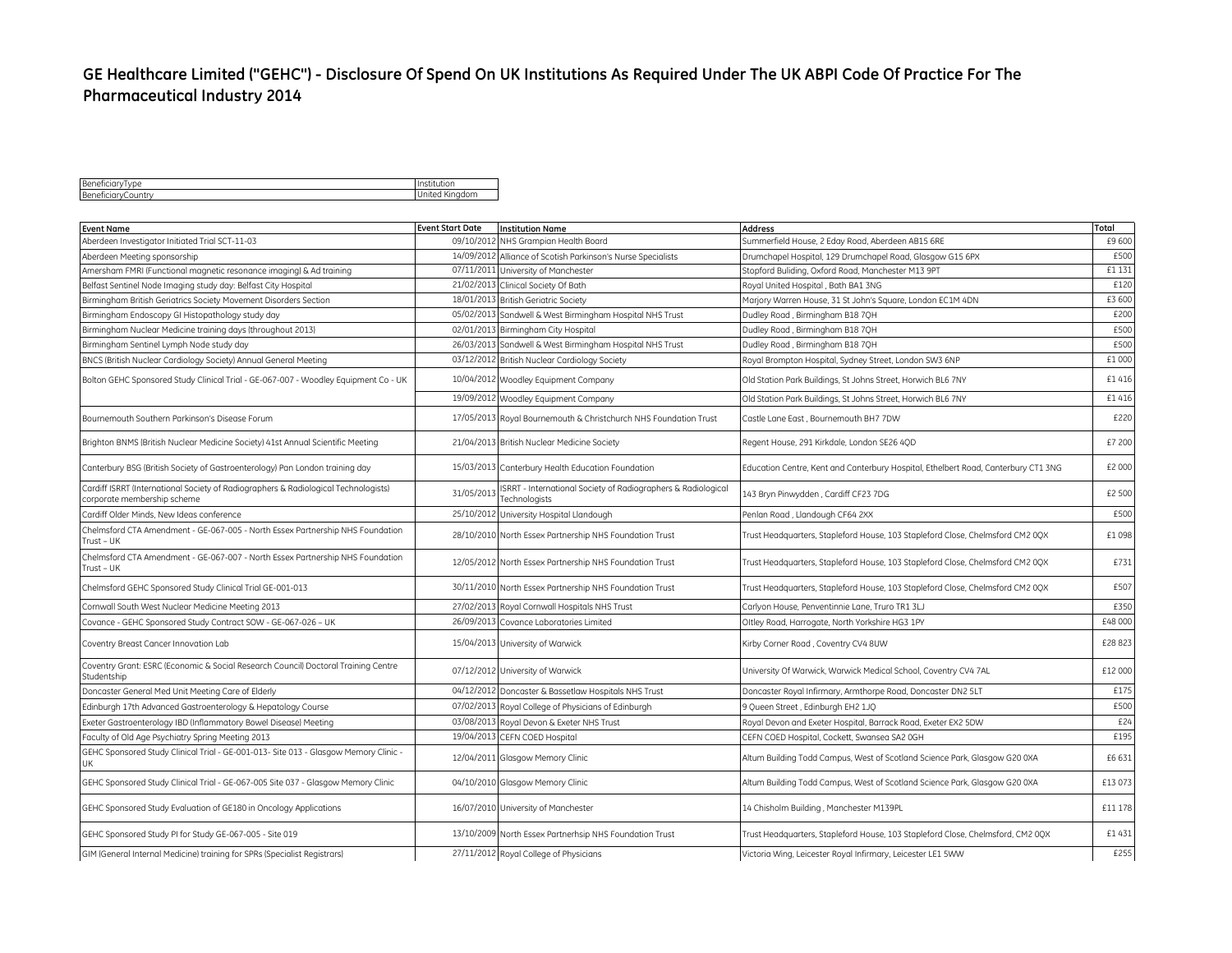| Glasgow British Society of Gastroenterology Exhibition                                                       | 24/06/2013 British Society of Gastroenterology         | BSG 2013 - C/o MCI UK Ltd, The Beacon, 176 St.Vincent Street, Glasgow G2 5SG            | £7 920   |
|--------------------------------------------------------------------------------------------------------------|--------------------------------------------------------|-----------------------------------------------------------------------------------------|----------|
| Glasgow MRS PhD                                                                                              | 19/07/2013 University of Glasgow                       | University Avenue, Glasgow G12 8QQ                                                      | £3 000   |
| Glasgow PI - GEHC Sponsored Study Clinical Trial GE-067-005 Site 037                                         | 15/06/2010 Glasgow Memory Clinic                       | Altum Building Todd Campus, West of Scotland Science Park, Glasgow G20 0XA              | £24 606  |
| Harrogate BGS (British Geriatrics Society) Autumn Meeting                                                    | 20/11/2013 British Geriatric Society                   | Marjory Warren House, 31 St John's Square, London EC1M 4DN                              | £3 600   |
| Harrogate BAUN (British Association of Urological Association) Annual Conference and<br>Exhibition 2013      | 04/11/2013 Baun - C/O Fitwise Management Ltd           | Blackburn House, Redhouse Road, Seafield EH47 7AQ                                       | £2 394   |
| Headington Gastroenterology and Hepatology Meeting                                                           | 16/05/2013 The John Radcliffe Hospital                 | Gastroenterology Seminar Fund, Headington OX3 9DU                                       | £200     |
| Heathrow European Heart Failure Medical Advisory Board                                                       | 13/12/2012 University of Hull                          | Cottingham Road, Hull HU6 7RX                                                           | £1 291   |
| Hove Clinical Trial GEHC Sponsored Study- GE-001-013 - site 008 - Sussex Partnership<br>NHS Found Trust - UK | 02/02/2011 Sussex Partnership NHS Found Trust          | Research & Development Sussex Education Centre, Hove BN3 7HZ                            | £89      |
| Leeds - Lincoln Brachytherapy Service Training and Mentoring                                                 | 03/09/2012 St James NHS University Hospital Trust      | Gledhow Wing, Beckett Street, Leeds LS9 7TF                                             | £2 002   |
|                                                                                                              | 05/11/2012 St James NHS University Hospital Trust      | Gledhow Wing, Beckett Street, Leeds LS9 7TF                                             | £2081    |
|                                                                                                              | 03/12/2012 St James NHS University Hospital Trust      | Gledhow Wing, Beckett Street, Leeds LS9 7TF                                             | £1049    |
|                                                                                                              | 02/01/2013 Leeds Teaching Hospital                     | Saint James Institute of Oncology, Bexley Wing, Beckett Street, Leeds LS9 7TF           | £3840    |
| Leeds 12th UK Prostate Brachy User Group Meeting                                                             | 23/03/2012 Leeds Teaching Hospitals Charitable Fund    | Leeds General Infirmary, Great George Street, Leeds LS1 3EX                             | £4750    |
| Leeds Investigator Initiated Trial SCT-12-03                                                                 | 09/04/2013<br>University of Leads                      | University of Leeds, Leeds LS2 9JT                                                      | £6 000   |
| Leicester Basic Skills in Colonoscopy                                                                        | 19/03/2013 University Hospitals of Leicester NHS Trust | Block 7, Hospital Close, Leicester LE5 4WP                                              | £195     |
| Leicester Basic Skills in Colonoscopy in September 2013                                                      | 30/09/2013 University Hospitals of Leicester NHS Trust | Income Services, Block 7, Hospital Close, Leicester LE5 4WP                             | £234     |
| Leicester Training the Colonoscopy Trainers Course                                                           | 27/11/2013 University Hospitals of Leicester NHS Trust | Income Services, Block 7, Hospital Close, Leicester LE5 4WP                             | £120     |
| Leicester Training the Trainers in Colonoscopy Course                                                        | 14/11/2012 University Hospitals of Leicester NHS Trust | Block 7, Hospital Close, Leicester LE5 4WP                                              | £100     |
| London GEHC Sponsored Study GE 180 consultancy MS                                                            | 01/01/2013 University College London                   | University College London, Gower Street, London WC1E 6BT                                | £210     |
| London 15th National Dementias Conference 2013                                                               | 07/02/2013 MA Healthcare                               | St Jude's Church, Dulwich Road, Herne Hill, London SE24 0PB                             | £3 600   |
| London 6th Meeting of the UK Parkinsons Disease Non-Motor Group                                              | 11/04/2013 Parkinsons Disease Non-Motor Group          | Neurology, 9th Floor, Ruskin Wing, Kings College Hospital, Denmark Hill, London SE5 9RS | £1500    |
| London BSG (British Society of Gastroenterology) Pan London training day                                     | 15/03/2013 Canterbury Health Education Foundation      | Education Centre, Kent and Canterbury Hospital, Ethelbert Road, Canterbury CT1 3NG      | £2 000   |
| London consultancy fee discussion with GE business in vitro opportunities                                    | 30/03/2013 University College London                   | Gower Street, London WC1E 6BT                                                           | £840     |
| London Current Status and Future Directions of SPECT/CT Imaging: Second Annual<br>Symposium                  | 25/02/2013 The British Institute of Radiology          | 131-151 Great Titchfield, London W1W 5BB                                                | £1 200   |
| London Faculty of Old Age Psychiatry Winter Meeting                                                          | 25/01/2013 Royal College of Psychiatrists              | 17 Belgrave Square, London SWIX 8PG                                                     | £1 200   |
| London GEHC Sponsored Study Clinical Trial -GE-012-098-Kings College Hospital NHS<br>Foundation Trust        | 09/02/2012 Kings College Hospital NHS Foundation       | Denmark Hill, London SE5 9RS                                                            | £17 340  |
| London GEHC Sponsored Study Clinical Trial GE-067-005-Imperial College Healthcare<br><b>NHS Trust</b>        | 20/01/2012 Imperial College Healthcare NHS Trust       | Fulham Palace Road, London W6 8RF                                                       | £4800    |
| London GEHC Sponsored Study Principal Investigator GE-067-005 - Site 015                                     | 26/10/2009 Imperial College Healthcare NHS Trust       | Charing Cross Hospital, Fulham Palace Road, London W6 8RF                               | £2775    |
|                                                                                                              | 29/10/2009 Imperial College Healthcare NHS Trust       | Charing Cross Hospital, Fulham Palace Road, London W6 8RF                               | £2 928   |
| London grant funding                                                                                         | 01/10/2012 University College London                   | Gower Street, London WC1E 6BT                                                           | £9600    |
| London Industrial CASE award                                                                                 | 01/10/2012 Imperial College London                     | Acc Receivable Level 3, Sherfield Building, South Kensington Campus, London SW7 2AZ     | £9 000   |
| London KCL (Kings College London) CASE student                                                               | 01/07/2012 Kings College London                        | 2nd Floor Capital House, 42 Weston Street, London SE1 3QD                               | £9 360   |
| London OPTIMA Launch Meeting                                                                                 | 31/01/2013 University of Warwick                       | University Of Warwick, Warwick Medical School, Coventry CV4 7AL                         | £6 000   |
| London proposed preclinical therapy monitoring of combined EGFR/c-Met inhibition                             | 03/01/2012 Kings College London                        | 2nd Floor Capital House, 42 Weston Street, London SE1 3QD                               | £21 000  |
| London South Thames Nuclear Medicine Meeting                                                                 | 02/08/2013 Brighton General Hospital                   | Royal Sussex County Hospital, Brighton BN2 5BE                                          | £250     |
| Manchester CASE student University of Manchester                                                             | 01/10/2012 University of Manchester                    | Stopford Buliding, Oxford Road, Manchester M13 9PL                                      | £9 000   |
|                                                                                                              | 01/12/2012 University of Manchester                    | Stopford Buliding, Oxford Road, Manchester M13 9PL                                      | £8 244   |
| Manchester Evaluation of GE180 in Oncology Applications                                                      | 16/07/2010 University of Manchester                    | Stopford Buliding, Oxford Road, Manchester M13 9PL                                      | £11 146  |
| Manchester Faculty of Old Age Psychiatry Annual Conference 2013                                              | 15/03/2013 Royal College of Psychiatrists              | 17 Belgrave Square, London SWIX 8PG                                                     | £2 400   |
| Manchester GE-Fastlab/University of Manchester Collaboration Preclinical Imaging                             | 16/07/2010 University of Manchester                    | Stopford Building, Oxford Road, Manchester M13 9PL                                      | £111 426 |
| Manchester quantitative analysis of positron emission tomography                                             | 30/11/2012 University of Manchester                    | Stopford Buliding, Oxford Road, Manchester M13 9PL                                      | £9 000   |
|                                                                                                              | 30/12/2012 University of Manchester                    | Stopford Buliding, Oxford Road, Manchester M13 9PL                                      | £8 244   |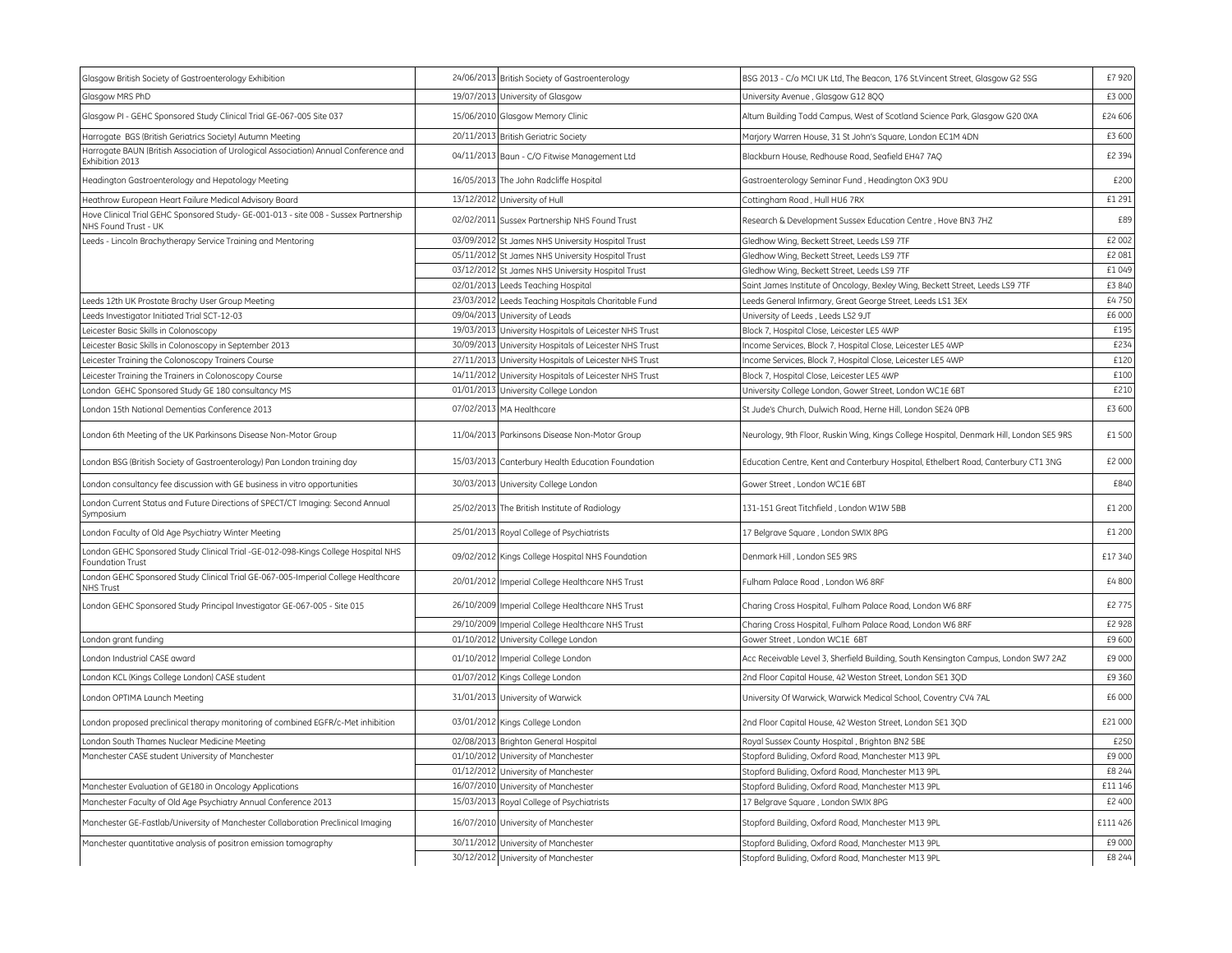| Neuroscience Symposium 2011                                                                                                                         |                  | 01/07/2011 University College London                                               | University College London, Gower Street, London WC1E 6BT                                          | £300    |
|-----------------------------------------------------------------------------------------------------------------------------------------------------|------------------|------------------------------------------------------------------------------------|---------------------------------------------------------------------------------------------------|---------|
| Newcastle GEHC Sponsored Study Clinical Trial - GE-001-013 - Newcastle Upon Tyne<br>Hospital NHS Trust - UK                                         |                  | 01/02/2013 The Newcastle Upon Tyne Hospitals NHS Trust                             | Newcastle Upon Tyne Hospitals, Royal Victoria Infirmary, Newcastle Upon Tyne NE1 4LP              | £1 531  |
| Newcastle Three Rivers Meeting 2013                                                                                                                 |                  | 07/02/2013 University of Newcastle                                                 | King's Gate, Newcastle Upon Tyne NE1 7RU                                                          | £775    |
| Nottingham Nottingham University pilot project                                                                                                      |                  | 01/11/2012 University of Nottingham                                                | King's Meadow Campus, Lenton Lane, Nottingham NG7 2NR                                             | £16 030 |
| Nuclear Cardiology Training Day                                                                                                                     |                  | 18/09/2013 University Hospital of Wales                                            | University Hospital of Wales, Heath Park, Cardiff CF14 4XW                                        | £150    |
| Oxford Big Change: Sustainable Healthcare For The 21st Century                                                                                      |                  | 22/10/2013 University of Oxford                                                    | PO Box 1515, Oxford OX1 2XN                                                                       | £50 000 |
| Oxford CASE Student                                                                                                                                 | 01/10/2011       | University of Oxford                                                               | Wellington Square, Oxford OX1 2JD                                                                 | £4680   |
| Oxford Prizes for Big Science Event 2013                                                                                                            |                  | 05/06/2013 The Oxford Trust                                                        | 1-5 London Place, Oxford OX4 1BD                                                                  | £500    |
| Parkinsons Disease Interest Group Meeting                                                                                                           |                  | 05/11/2012 Parkinsons Disease Interest Group                                       | BETSI Cadwaladr University Health Board, Penrhos Road, Bangor LL57 2PW                            | £84     |
| Penarth Llandough Geriatricians Meeting                                                                                                             |                  | 23/05/2013 Cardiff and Vale University Health Board                                | University Hospital of Wales, Heath Park, Cardiff CF14 4XW                                        | £140    |
| Perthshire SIGMA (Scottish Interventional Group Meetings and Audit) Annual Meeting<br>2013                                                          | 21/03/2013 SIGMA |                                                                                    | Victoria Hospital, Hayfield Road, Kirkcaldy KY2 5AH                                               | £3 000  |
| Preston Combined Neurosciences Academic Meeting                                                                                                     | 01/10/2012       | Lancashire Teaching FT                                                             | Royal Preston Hospital, Sharoe Green Lane North, Fulwood PR2 9HT                                  | £82     |
| Preston Combined Neurosciences Academic Meeting -IIT - Investigator Initiated Trial                                                                 |                  | 01/10/2012 The Christie NHS Foundation Trust                                       | Wilmslow Road, Manchester M20 4BX                                                                 | £7 200  |
| Salisbury Westec Day                                                                                                                                |                  | 21/02/2013 Salisbury NHS Foundation Trust                                          | Salisbury District Hospital, Odstock Road, Salisbury SP2 8BJ                                      | £110    |
| South of England Neurosciences Association Meeting                                                                                                  |                  | 26/04/2013 South of England Neurosciences Association - SENA                       | University Hospital Southampton, Tremona Road, Southampton SO16 6YD                               | £500    |
| Southampton BIR (British Institute of Radiology) Wessex Branch Autumn Meeting:<br>Cutting edge radiology                                            |                  | 07/12/2012 British Institute of Radiology                                          | 131-151 Great Titchfield, London W1W 5BB                                                          | £600    |
| Southampton GEHC Sponsored Study Clinical Trial GE-067-005 - Southern Health NHS                                                                    |                  | 25/10/2010 Southern Health NHS FT                                                  | Phoenix House, Topcliffe Lane, Wakefield WF3 1WE                                                  | £3 290  |
| Southampton South of England Neurosciences Association - SENA                                                                                       |                  | 11/10/2013 South of England Neurosciences Association - SENA                       | Southampton General Hospital, Southampton S016 6YD                                                | £1 000  |
| Sponsorship of Regional IBD (Inflammatory Bowel Disease) study day                                                                                  |                  | 09/10/2013 William Harvey Hospital                                                 | William Harvey Hospital, Kennington Road, Ashford TN24 OLZ                                        | £400    |
| Sydney IASLC (International Association for the Study of Lunch Cancer) SSAC (Strategic<br>Screening Advisory Committee) 2013, CT Screening Workshop |                  | 26/10/2013 University of Liverpool                                                 | 2nd Floor, Finance Foundation Building, Brownlow Hill, Liverpool L69 72X                          | £12 896 |
| Uckfield GEHC Sponsored Study GE-001-013 including variable costs                                                                                   | 02/11/2011       | Sussex Partnership NHS Foundation Trust of Cognitive<br>reatment and Research unit | Beechwood Unit, Uckfield Community Hospital, Framfield Road, Uckfield TN22 5AW                    | £420    |
| UCL (University College London) Studentship 2011-2014                                                                                               |                  | 01/10/2012 University College London                                               | University College London, Gower Street, London WC1E 6BT                                          | £19 200 |
| United Kindgdom BNCS (British Nuclear Cardiology Society) - Annual General Meeting                                                                  |                  | 02/12/2013 British Nuclear Cardiology Society                                      | Royal Brompton Hospital, Sydney Street, London SW3 6NP                                            | £1 000  |
| United Kindgdom GEHC Sponsored Study Clinical Trial -GE-067-005-Imperial College<br>Healthcare NHS Trust                                            |                  | 20/01/2012 Imperial College Healthcare NHS Trust                                   | Fulham Palace Road, London W6 8RF                                                                 | £14436  |
| United Kindgdom GI Surgical/Histological Group Meeting                                                                                              |                  | 19/07/2013 Frenchay Hospital                                                       | Frenchay Park Road, Bristol BS16 1LE                                                              | £40     |
| United Kindom CASE studentship                                                                                                                      |                  | 26/09/2011 University College London                                               | Gower Street, London WC1E 6BT                                                                     | £8 912  |
| United Kingdom 5th Annual Sheffield Annual Symposium 2013                                                                                           |                  | 20/09/2013 GBS Sheffield Teaching Hospitals NHS Foundation Trust                   | The Royal Hallamshire Hospital, Glossop Rd, Sheffield S10 2JF                                     | £3 000  |
| United Kingdom Clinical Society of Bath, Gastroenterology Meeting                                                                                   |                  | 29/08/2013 Clinical Society Of Bath                                                | Royal United Hospital, Postgraduate Medical Centre, Combe Park, Bath BA1 3NG                      | £120    |
| United Kingdom Nuclear Medicine training days throughout 2013                                                                                       |                  | 02/02/2013 Sandwell & West Birmingham Hospital NHS Trust                           | City Hospital, Dudley Road, Birmingham B18 7QH                                                    | £250    |
| United Kingdom Postgraduate Course in Pharmaceutical Medicine                                                                                       |                  | 03/09/2013 University of Cardiff                                                   | Redwood Building, King Edward VII Avenue, Cardiff CF10 3NB                                        | £2825   |
| United Kingdom Practical Nuclear Cardiology                                                                                                         |                  | 07/11/2013 Royal Brompton Hospital                                                 | Sydney Street, London SW3 6NP                                                                     | £600    |
| United Kingdom Research Agreement GEHC Sponsored Study Clinical Trial                                                                               |                  | 24/07/2010 Kings College London                                                    | 9th Floor Capital House, 42 Weston Street, London SE1 3QD                                         | £40 200 |
| United Kingdom Studentship - Metal Complexes for Radiolabelling                                                                                     |                  | 01/09/2011 University of Southampton                                               | University Road, Southampton SO17 1BJ                                                             | £7426   |
| United Kingdom 13th PDNSA (Parkinsons Disease Nurse Specialist Association)<br>Conference 2013                                                      |                  | 07/11/2013 PDNSA (Parkinsons Disease Nurse Specialist Association)                 | 63 Daventry Road, Rugby CV23-8TP                                                                  | £400    |
| United Kingdom Abeerden Investigator Initiated Trial SCT-11-03                                                                                      |                  | 15/03/2013 Grampian Health Board, Aberdeen Royal Infirmary                         | Grampian Health Board, Summerfield House, 2 Eday Road, Aberdeen AB15 6RE                          | £16 800 |
| United Kingdom Academic Neurosciences Meeting                                                                                                       | 18/10/2013       | Kings College Hospital NHS Foundation                                              | Denmark Hill, London SE5 9RS                                                                      | £200    |
| United Kingdom BNMS (British Nuclear Medicine Society) Autumn Meeting 19th<br>September 2013                                                        |                  | 19/09/2013 British Nuclear Medicine Society                                        | Sir Colin Campbell Building, Innovation Park, Jubilee Campus, Triumph Road, Nottingham<br>NG7 7TU | £456    |
| United Kingdom Cancer-Therapy Induced Toxicity: Aetiology, Prevention and<br>Management Conference                                                  |                  | 28/11/2013 Royal Marsden NHS Foundation Trust                                      | Fulham Road . London SW1 6JJ                                                                      | £2 500  |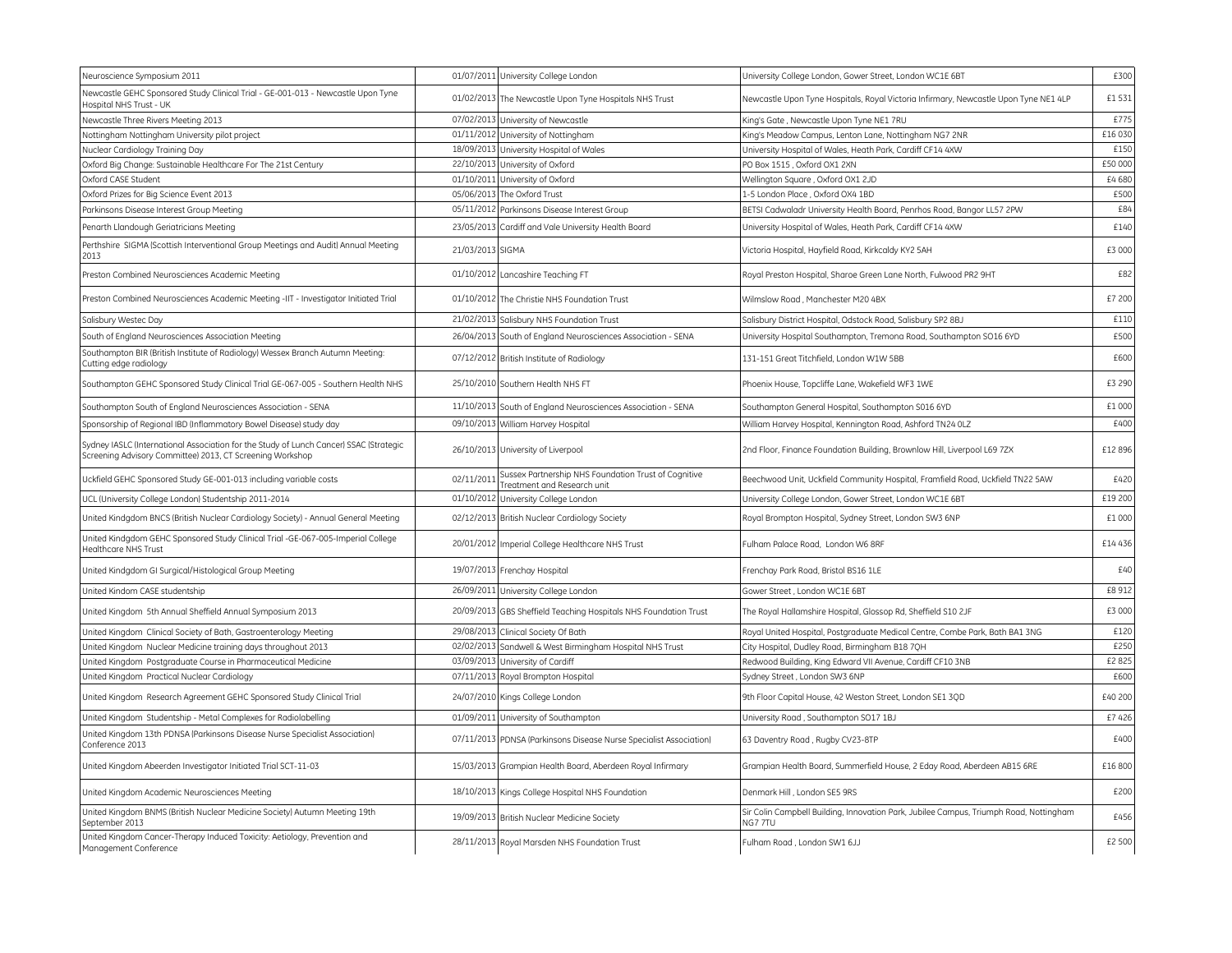| United Kingdom GEHC Sponsored Study Clinical Trial -067-005 Site 037 - Glasgow<br>Memory Clinic |                                | 30/12/2013 Glasgow Memory Clinic              | West of Scotland Science Park, Glasgow G20 0XA                                 | £1878    |
|-------------------------------------------------------------------------------------------------|--------------------------------|-----------------------------------------------|--------------------------------------------------------------------------------|----------|
| United Kingdom Investigator Initiated Trial SCT-11-03                                           | 28/02/2013 University of Leeds |                                               | Finance Office, Room 11.23, E.C. Stoner Building, Yorkshire LS2 9JT            | £6 000   |
| United Kingdom Investigator Initiated Trial SCT-12-03                                           |                                | 28/02/2013 Royal Hallamshire Hospital         | GI and Liver Unit, Royal Hallamshire Hospital, Glossop Road, Sheffield S10 2JF | £7 500   |
|                                                                                                 |                                | University of Leeds                           | Finance Office, Room 11.23, E.C. Stoner Building, Yorkshire LS2 9JT            | £9 000   |
| United Kingdom KCL (Kings College London) CASE student processing fluoride                      |                                | 01/10/2012 Kings College London               | 9th Floor Capital House, 42 Weston Street, London SE1 30D                      | £9 216   |
| United Kingdom Late Onset Depression - Medical Affairs                                          |                                | 01/08/2013 University College London          | Gower Sreet. London WC1E 6BT                                                   | £10 000  |
| United Kingdom Multisite Subscription Renewal - 2013                                            |                                | 31/07/2013 The Royal Society of Chemistry     | Thomas Graham House, Science Park, Cambridge CB4 OWF                           | £21824   |
| United Kingdom Old Age Higher Trainee Conference 2013                                           |                                | 07/11/2013 Stobhill Hospital                  | Belmont Centre, 133 Balornock Rd, Glasgow G21 3UR                              |          |
| United Kingdom PGME (Postgraduate Medical Education) Wednesday Lunchtime Lecture<br>Series      |                                | 24/07/2013 The Walton Centre, PGME            | Cherry Tree House, Lower Lane, Merseyside L9 7LJ                               | £240     |
| Wakefield Programe For The South East Thames Geriatric Training Day                             |                                | 20/09/2012 British Geriatric Society          | Marjory Warren House, 31 St John's Square, London EC1M 4DN                     | £264     |
| Winchester Southern Parkinson's Disease Forum                                                   |                                | 16/11/2012 Southern Parkinson's Disease Forum | Royal Hampshire County Hospital, Winchester SO22 5DG                           | £150     |
| <b>Grand Total</b>                                                                              |                                |                                               |                                                                                | £762 534 |

1. All payments/benefits-in-kind listed above relate to interactions by GE Healthcare Limited and its overseas affiliates which are reportable under the ABPI Code 2014.

2. All amounts are in GBP (£) and include VAT.

3. The payments listed above were all made in 2013, even if the events /interactions with UK healthcare professionals/UK healthcare institutions related to events that occurred before or after 2013.

4. Travel and living expenses may include both UK and travel and living expense abroad incurred by UK healthcare professionals when retained by GE Healthcare Limited and its affiliates.

- 5. In order to comply with the 2014 ABPI Code (clause 20.2), payments to Healthcare Professionals and Healthcare Organization for GE Healthcare's Research & Development activities which were performed and processed in 2013
- 6. The cost of product doses provided for investigator sponsored research are calculated as follows:

a. Marketed GE healthcare products: the standard UK market price is used. b. Unapproved products: the expected market price is used. In both cases, the cost of transportation is not included in the price.